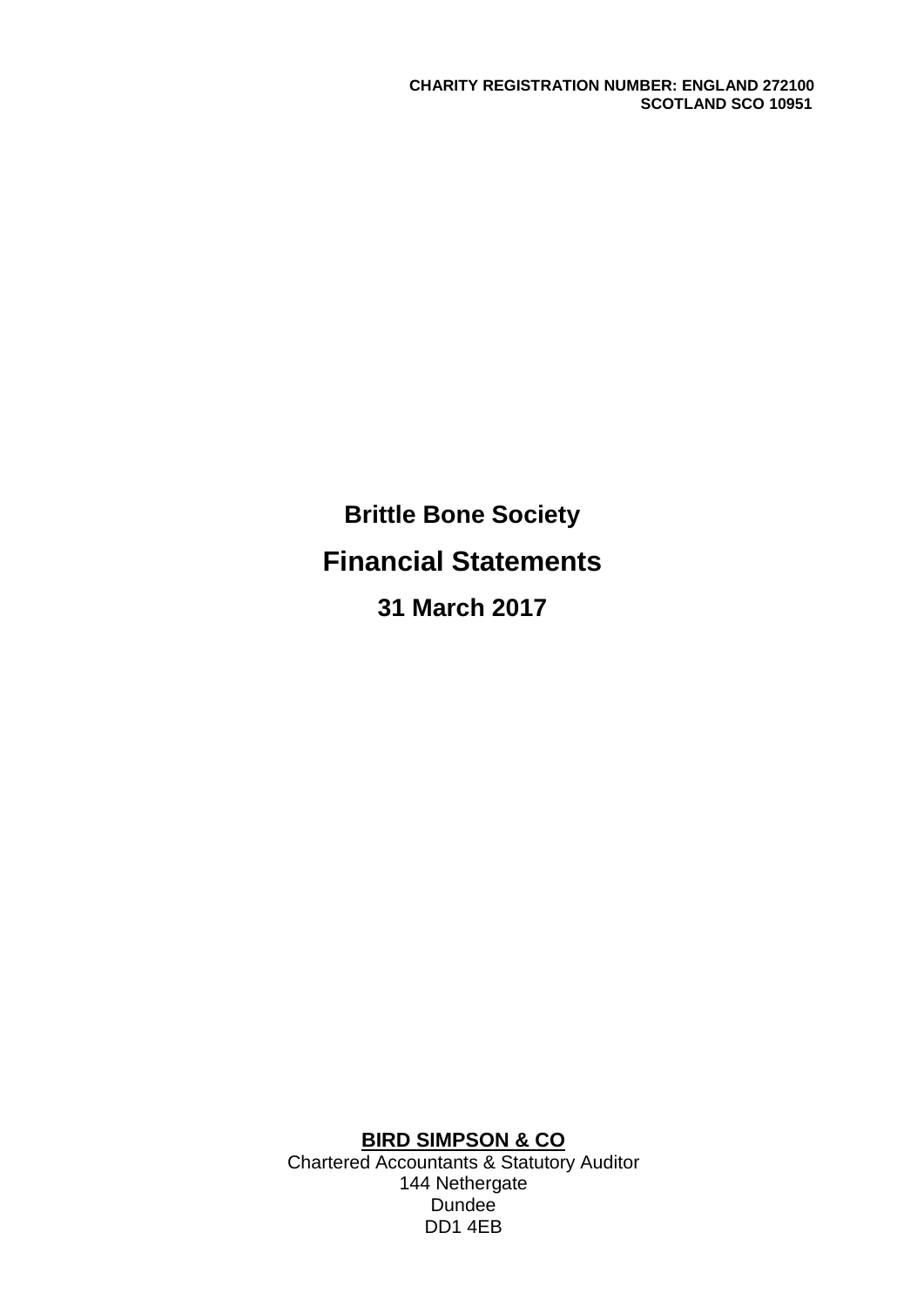# **Financial Statements**

# **Year ended 31 March 2017**

|                                                                  | Page      |
|------------------------------------------------------------------|-----------|
| Trustees' annual report                                          | $1 - 7$   |
| Independent auditor's report to the trustees                     | $8 - 9$   |
| Statement of financial activities                                | 10        |
| Statement of financial position                                  | 11        |
| Notes to the financial statements                                | $12 - 21$ |
| The following pages do not form part of the financial statements |           |
| Detailed statement of financial activities                       | $23 - 24$ |
| Notes to the detailed statement of financial activities          | $25 - 26$ |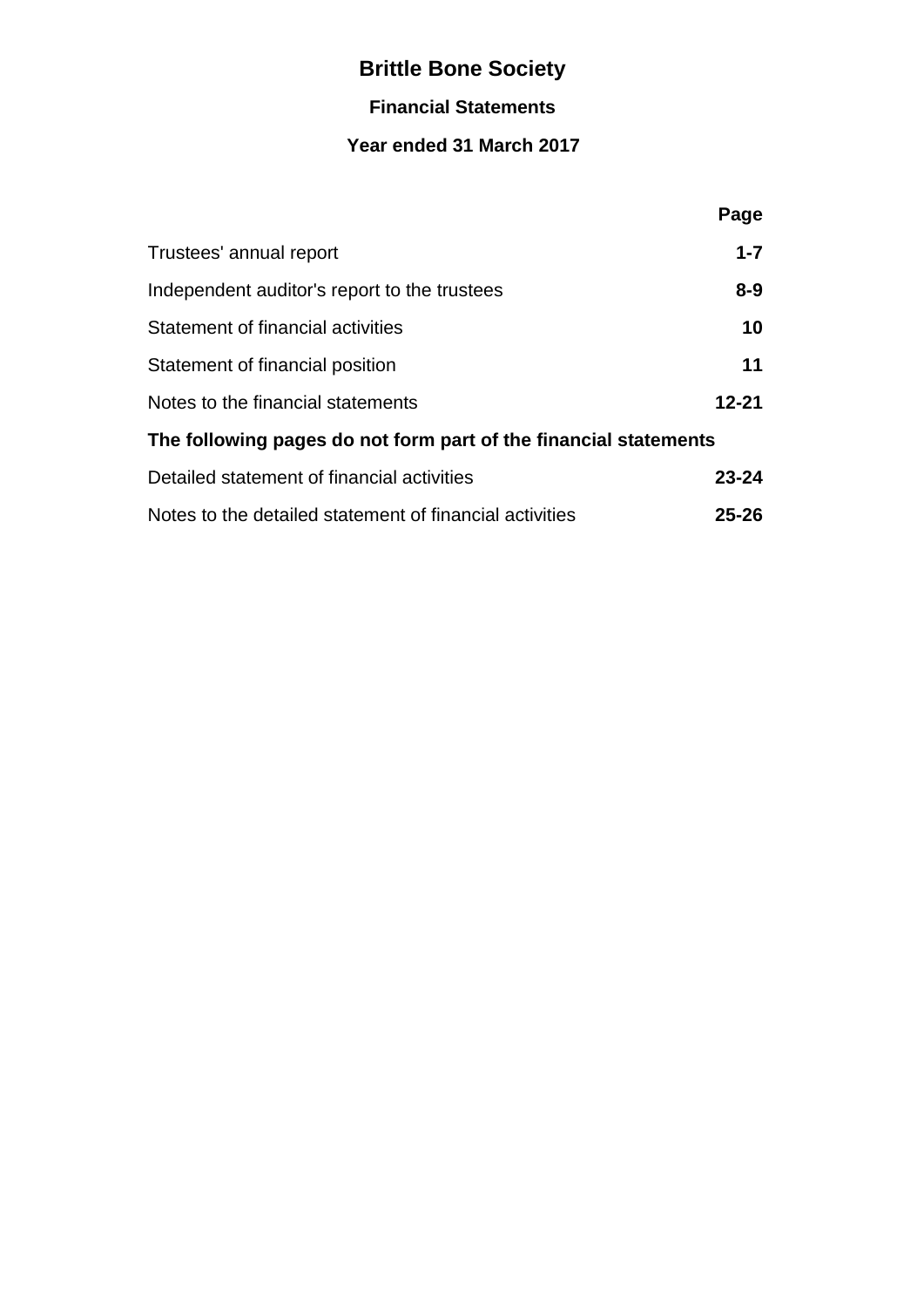# **Trustees' Annual Report**

## **Year ended 31 March 2017**

The trustees present their report and the financial statements of the charity for the year ended 31 March 2017.

The financial statements have been prepared in accordance with the policies set out in Note 1 to the accounts and comply with the Charities and Trustee Investment (Scotland) Act 2005, the Charities Accounts (Scotland) Regulations 2006 (as amended), the Charities Act 2011 and the Accounting and Reporting by Charities; Statement of Recommended Practice applicable to charities preparing their accounts in accordance with Financial Reporting Standard applicable in the UK and Republic of Ireland (FRS102) (effective 1 January 2015).

#### **REFERENCE AND ADMINISTRATIVE DETAILS**

| <b>Registered charity name</b>     | <b>Brittle Bone Society</b>                                                                                                                                                                                                            |                                                                                                                                               |
|------------------------------------|----------------------------------------------------------------------------------------------------------------------------------------------------------------------------------------------------------------------------------------|-----------------------------------------------------------------------------------------------------------------------------------------------|
| <b>Charity registration number</b> | 272100 (England)<br>SC010951 (Scotland)                                                                                                                                                                                                |                                                                                                                                               |
| <b>Principal office</b>            | <b>Grant Paterson House</b><br>30 Guthrie Street<br>Dundee<br><b>DD1 5BS</b>                                                                                                                                                           |                                                                                                                                               |
| The trustees                       | <b>Elaine Healey</b><br>John Phillips<br>Robert Gordon<br>Mirrick Koh<br>Prof F Ahmed<br>Prof N Bishop<br><b>Helen Chappell</b><br><b>Gareth Cumming</b><br><b>Yvonne Grant</b><br><b>Andrew Mills</b><br>Angie Stewart<br>Harry Venet | Chairperson<br>Vice Chair<br>Treasurer<br>Secretary<br>(Co-opted 12 November 2016)<br>(Co-opted 12 November 2016)<br>(Retired 13 August 2016) |
| <b>Chief executive officer</b>     | Patricia Osborne                                                                                                                                                                                                                       |                                                                                                                                               |
| <b>Auditor</b>                     | Bird Simpson & Co<br><b>Chartered Accountants &amp; Statutory Auditor</b><br>144 Nethergate<br>Dundee<br>DD14EB                                                                                                                        |                                                                                                                                               |
| <b>Bankers</b>                     | Royal Bank of Scotland<br>3 High Street<br>Dundee<br>DD19LY                                                                                                                                                                            |                                                                                                                                               |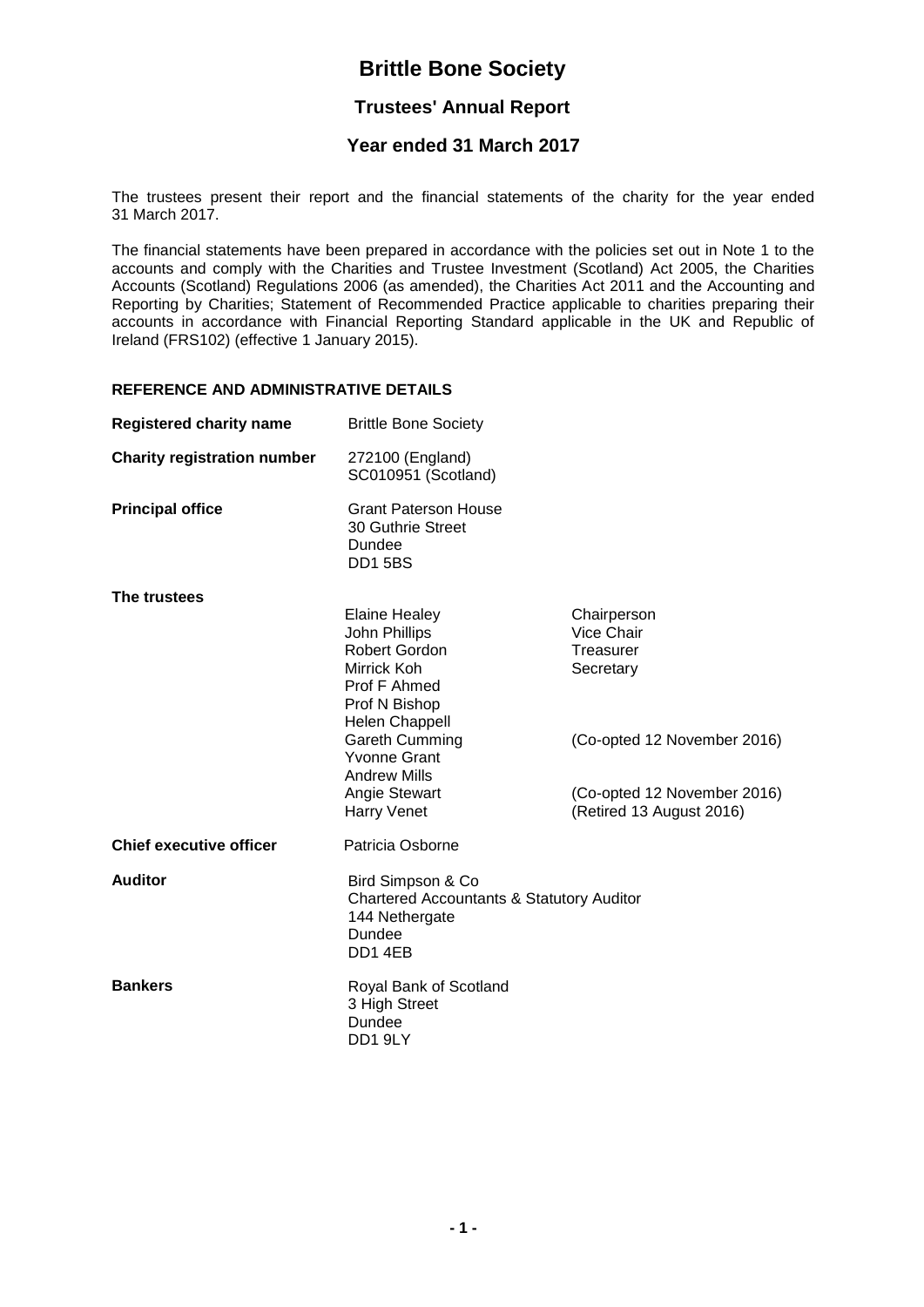## **Trustees' Annual Report**

## **Year ended 31 March 2017**

### **STRUCTURE, GOVERNANCE AND MANAGEMENT**

As the Charity is active throughout the United Kingdom it is registered with both the Charity Commission and the Office of the Scottish Charity Regulator. It is unincorporated and governed by its constitution.

#### **Membership**

Membership of the Charity is open to individuals over the age of 18 years and organisations who are interested in furthering the work of the Charity and who have paid the appropriate annual subscription.

#### **Data Protection and Disclosures**

The Charity continues to adhere to Data Protection principles. The Charity has ensured all Staff and key Trustees have completed child protection training and are complying fully with all CRBS checks (now being replaced with PVG Scheme), and includes self declaration forms for any volunteers or back office personnel.

#### **Administration**

The Trustees administer and manage the Charity and employ a Chief Executive Officer to manage the day-to-day operations. Whilst the Chief Executive Officer is normally in attendance at the meetings of the Trustees, she has no voting rights, her participation being on an ex-officio basis.

#### **Meetings**

The Trustees meet at least three or more times per year depending on the business to be considered. Decisions are made based on motions, duly proposed and seconded, either at the meeting or resolutions in writing. Motions are carried on a simple majority of the Trustees attending and voting. This is subject to the constitutional requirement that a minimum of five Trustees must be present at any meeting. In addition the Chair, Vice Chair, Secretary and Treasurer together with the Chief Executive Officer prepare regular reports for the Trustees. Additionally the CEO regularly emails and discusses and consults with the Chairman, Secretary and Treasurer on operational matters.

#### **Trustees**

On election or adoption Trustees are supplied with the relevant publications from the Charity Commission and the Office of the Scottish Charity Regulator. The Charity supplies full job descriptions for Trustees and office bearers, copies of the constitution and other policy documents relevant to the governance of the Charity.

Trustees are encouraged to contact the appropriate regulator or, if necessary, other sources of information should they have any enquiries.

Trustees are also required to sign a Declaration Form confirming that they are not in any way legally disqualified from serving.

While the Trustees consider external and internal risks to the Charity on an ad hoc basis, they have conducted a review focusing on the major risks to which the Charity is exposed and the systems that are required to mitigate those risks. There is, however, knowledge of the significant external risks to funding and the Charity will continue to seek opportunities, which will allow for the diversification of funding and activities.

Internal risks are minimised by the established procedures for authorisation of transactions and projects and to ensure consistent quality of delivery for all operational aspects of the Charity. These procedures are periodically reviewed to ensure that they still meet the needs of the Charity.

The law firm Jones Day, of which Trustee John Phillips is Partner in Charge continues to provide probono legal advice across a number of areas including advice on litigation, IT and other contractual matters, data protection and employment Law. The London office of Jones Day is regularly used by Charity staff and Trustees for meetings on both internal matters and funding presentations. This allows the Charity to apply to its charitable objectives, funds that would otherwise be spent on legal fees or room hire and so increases the proportion of every donation that directly assists those with OI.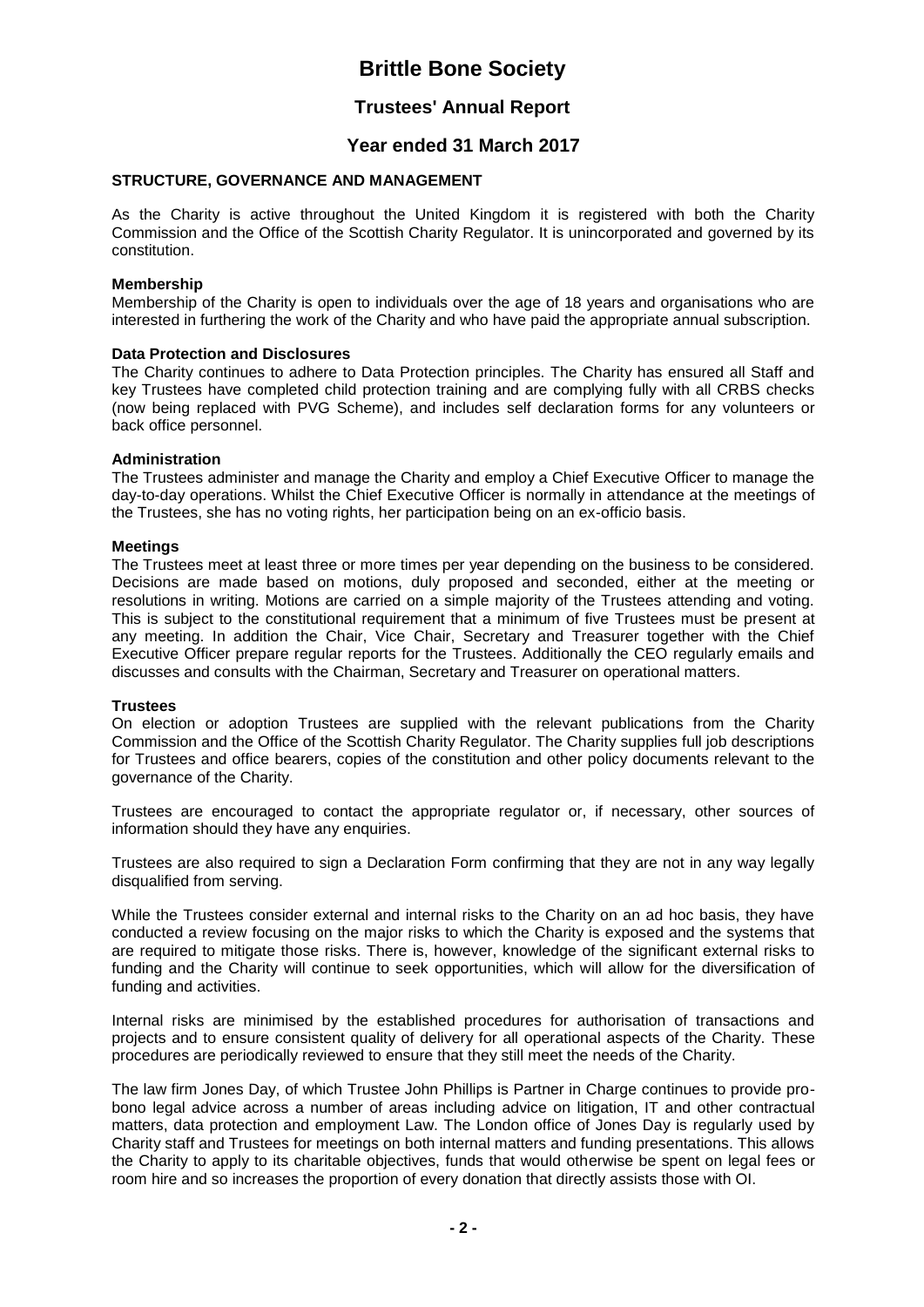## **Trustees' Annual Report** *(continued)*

## **Year ended 31 March 2017**

In November 2016 the Trustee Board proposed to invite Angie Stewart and Gareth Cumming to the Trustee Board. Both have indicated their hopes to be formally installed as Trustees at the AGM in August 2017.

As at May 2017, there were 11 (2 of which were co-opted) trustees serving on the Trustee Board.

Treasurer Robert Gordon was re-elected in 2016.

#### **Key management personnel**

As a small charity the key management personnel consists of the trustees, the Chief Executive and all the other staff. The salaries are disclosed in note 13 of the accounts. They are responsible for directing, controlling, running and operating the charity on a day to day basis. All trustees give up their time freely and no trustee received remuneration in the year. Details of trustees' expenses are disclosed in note 14 to the accounts.

The pay of the senior staff is reviewed annually along with other staff members, having regard to general pay inflation and budget constraints.

#### **Volunteers**

Outside of the head office, the Charity relies on volunteers throughout the UK to help raise funds and provide peer support for others affected by Osteogenesis Imperfecta. The Charity continues to support local University placements and student internships.

#### **Strategic Planning**

Trustees agreed to develop a Research Strategy to submit to the Association of Medical Research Charities. The AMRC accepted the Brittle Bone Society to the AMRC in November 2016

We remain one Full time Employee down for this financial period (Fundraising Officer post vacant since June 2015). We are reviewing HR and resourcing requirements to make best use of all skill sets available.

#### **OBJECTIVES AND ACTIVITIES**

The objectives of the Charity are to advance research into the causes, inheritance and management of Osteogenesis Imperfecta and similar disorders, to publish the useful results of such research and to relieve persons from such disorders. The trustees have given due regard to the Charity Commission's public benefit guidance when planning activities for the year.

#### **Support**

The provision of advice, support and financial assistance remains key in our objectives. Contact for members to our support is provided initially at point of contact by our Support Development Officer.

#### **Information**

A Communications Officer has been in place since 2015. The Charity's "E-Zine" continues to be emailed to 1,088 people each month. All social media outlets e.g. Twitter, Facebook etc. require regular upkeep, monitoring and maintenance managed by the Communications Officer.

#### **Wheelchairs and Equipment**

To purchase and provide equipment to aid mobility.

Income for wheelchairs has reduced somewhat due to our relationship with Boparan Trust. A wonderful charity who help fund wheelchairs for children. They are supporting a significant number of requests that we refer on to them. Their preference is to fund the items themselves outright which therefore is not reflected in our accounts.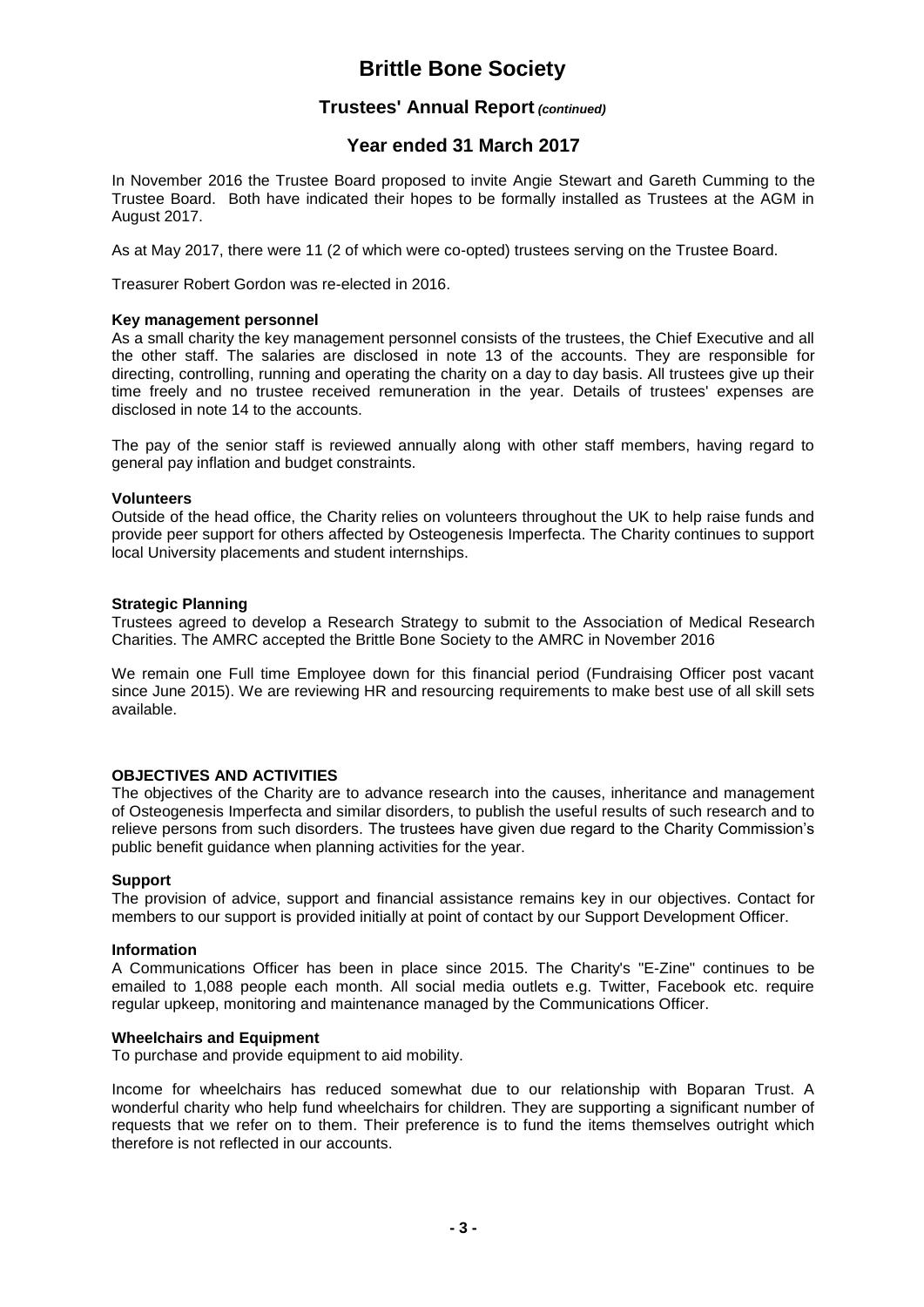## **Trustees' Annual Report** *(continued)*

## **Year ended 31 March 2017**

#### **Research**

The Charity continues to increase involvement in research areas relevant to the circumstances relating to Osteogenesis Imperfecta guided by the Medical Advisory Board and by promoting National Institute of Health Research (NIHR) and wider research work to membership. Involvement in the RUDY Project which is a study of rare diseases bone, joint and blood vessel study and which has full support of our Medical Advisory Board and which has been widely supported by general membership. The Charity became co-applicants in a study led by Edinburgh University 'TOPAZ trial' around fracture studies in OI.

#### **Events and Projects**

The Charity seeks part-funding for its most expensive event (the annual AGM and conference). It was agreed to seek out corporate funding to address the shortfall and cost to the Charity. This was secured in part from donations from Mereo Biopharma and Alexion Pharma UK Limited.

Patient Day Events on-going since February 2015 averaging 70 members at each event and have continued in 2016 visiting Birmingham, Sheffield and Glasgow. We also held both a London and Bristol patient day in February 2017.

Voice was held beginning of April 2017 in Sheffield continuing with the theme of independent living. Cool Bones Project for 11-15 year olds continues to receive funding from BBC Children in Need to fund this. The next three year funding stream from BBC Children in Need was confirmed spring 2017 and includes part funding for the role of the Support Development Officer.

The Charity achieved its aim to formalise their involvement in research and held their first Scientific Symposium in February 2017 in London at the offices of Vice Chairman John Phillips. This event was a huge success. It is hoped to repeat the event either annually or biennially.

#### **Publicity and Awareness**

The Charity endeavours to raise awareness of rare bone diseases. The sponsorship grant for Charity patron Ms Jordanne Whiley MBE came to an end and it is hoped the relationship shall remain cordial. Mr Brian Cox who narrated a BBC Radio 4 Appeal has indicated willingness to remain involved.

#### **ACHIEVEMENTS AND PERFORMANCE**

#### **Financial review**

The financial statements show that the charity incurred a deficit of £45,649. (2016 - surplus £116,749). Total income for the year was £240,175 (2016 - £492,342). This has fallen mainly as a result of a large legacy being received in 2016. Expenditure for the year was £285,824, (2016 - £375,593).

The practice of fundraising to co-fund equipment or services continues. There continues to be an increased emphasis on seeking out applications for financial income to fund events, and so spread the reach of services offered by the Charity Branches and Support Groups.

Long term fundraisers (Longridge Branch) continue to raise funds of significant proportions.

#### **Expenditure**

Applications for financial support for wheelchairs and equipment must be made in writing and be supported by a relevant professional, generally an occupational therapist, and full details on the specification, cost and supplier of any equipment. The Charity operates an application system which is summarised regularly back into the Trustee Board (maintaining and protecting personal details and identities). The Charity provides assistance to enable people to attend our conference events.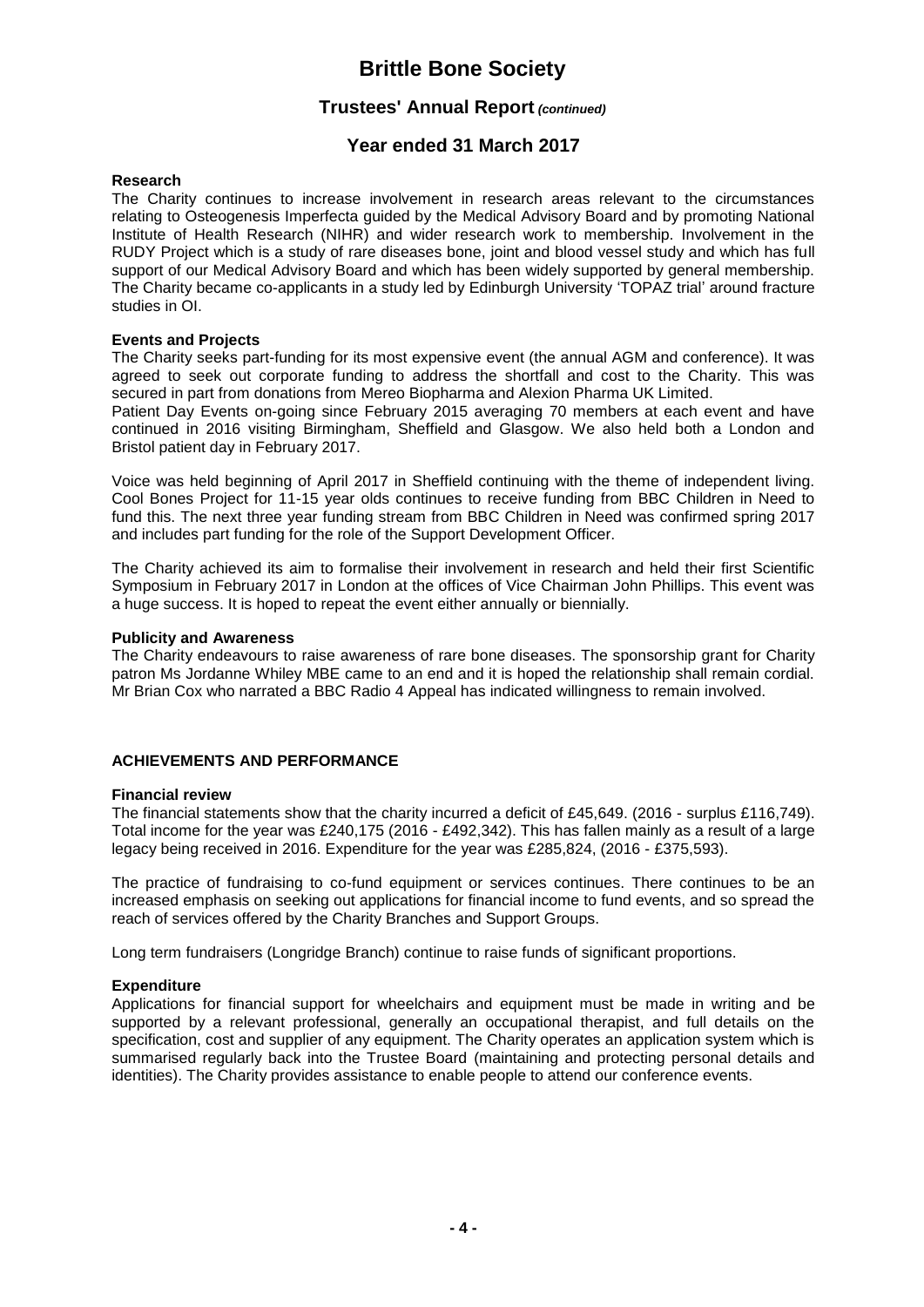## **Trustees' Annual Report** *(continued)*

## **Year ended 31 March 2017**

#### **Subscriptions & Third Party Affiliations**

The Charity is a member of a number of relevant organisations which can be found on our website including Genetic Alliance and EURORDIS, SCVO, NIRDP, and NCVO. The Charity continues upkeep of relevant membership of pressure group committees and organisations to make sure their comment and contributions are noted in important matters like the UK Rare Disease Plan and changes to national health policy.

The Charity continues to maintain relations with OIF (Osteogenesis Imperfecta Foundation) in USA and OIFE (Osteogenesis Imperfecta Federation Europe) maintaining and building links at home and abroad.

#### **Income**

There is a wide mix of potential funding sources and the best way of securing funds is judged on a case-by-case basis. This may include applications to major trusts, local trusts, and companies, and in many cases contributions from specific events or individuals.

Due to high reserves carried forward from a previous legacy of £202k received in 2016 it has been a particular challenge to secure funds from trusts and other grant making bodies.

#### **Fundraising**

The Charity continues to support uptake of race places nationally, fundraising dinners and events of small, medium and large scale. From "can" collections to gala balls, the Charity supports long-term supporters and encourages new fundraisers. The Charity launched a general fundraising drive featuring the high costs of wheelchairs and other equipment to help front this new fundraising campaign and a legacy project to raise funds and awareness. This unfortunately did not raise income as hoped.

#### **Sponsorship**

The Charity continues to invite suitable and relevant sponsors (e.g. wheelchair manufacturers) to our smaller and main annual Conference to help provide an array of information and also help pay towards Conference costs.

#### **Going Concern**

The level of unrestricted funds is greater than required in the reserves policy set by the Trustees and consequently, the Trustees have a reasonable expectation that the Charity will continue in operational existence for the immediate foreseeable future and have therefore, used the going concern basis in preparing the financial statements.

#### **PLANS FOR FUTURE PERIODS**

#### **Adult OI Services**

The Charity continues to be involved in an important project to scope a proposal to call for an Adult OI commissioned service. This involves close co-operation with NHS healthcare professionals and full consultation undertaken by the Charity with wider membership to help construct a winning application. Significant meetings have taken place, surveys have been completed and formal discussions with NHS commissioners have happened.

#### **Research & Scientific Symposium**

In line with joining the AMRC and reflecting the wishes of members to be more greatly involved in research the Charity has engaged in an increased number of important studies and potential trials into new therapies and treatments. This includes not only the OI community but extends to others in the more rare bone group areas , e.g. XLH and HPP.

In line with AMRC guidance we now request documents that will detail all approaches made to the BBS for either monetary support in the form of grant or in kind to enlist members' input to surveys and questionnaires.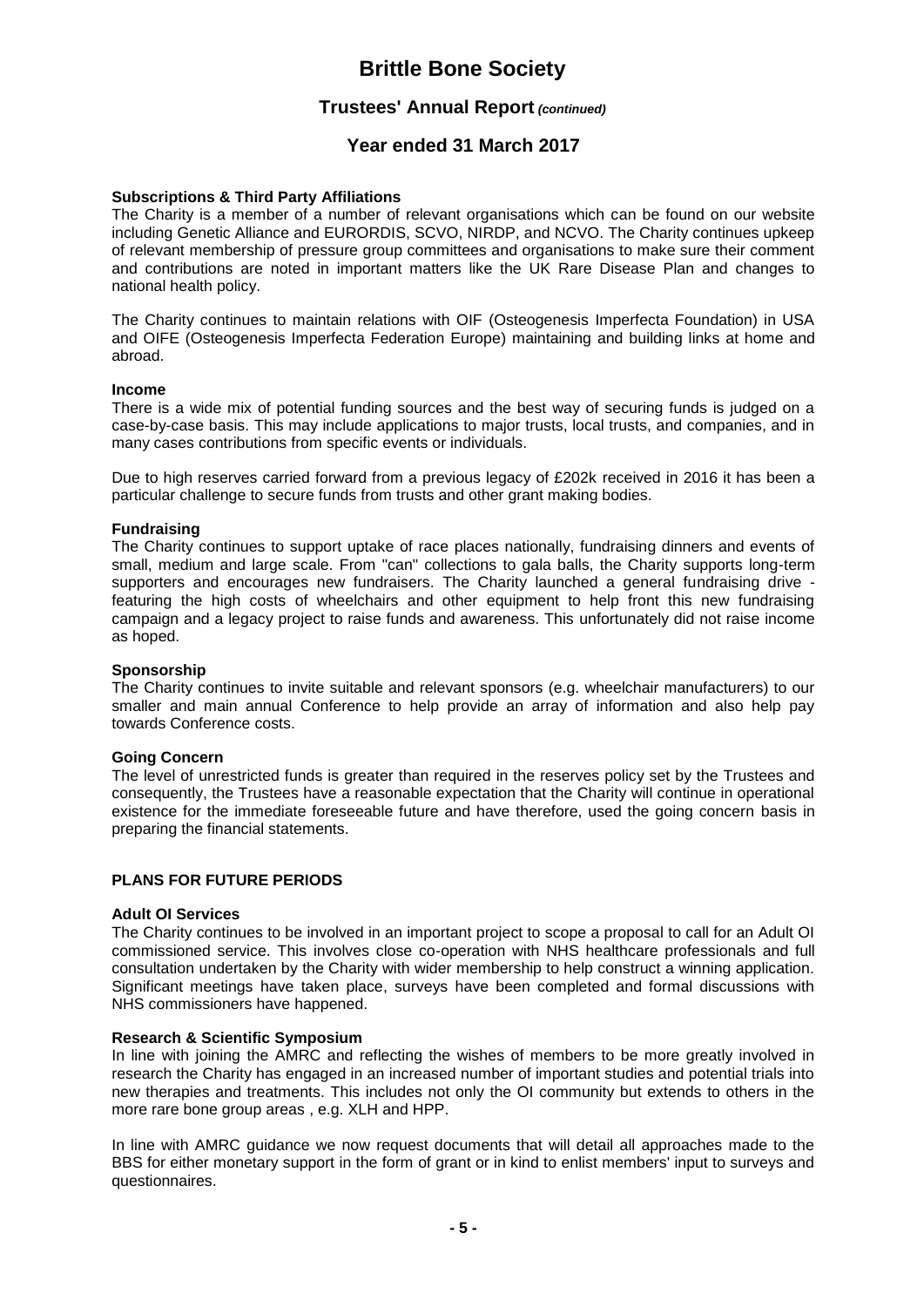## **Trustees' Annual Report** *(continued)*

## **Year ended 31 March 2017**

#### **New Projects - Hospital outreach**

The BBS successfully gained funding for new hospital packs of information to be delivered to children in hospitals. There are some issues surrounding language and medical terms to agree before this pack can be formally launched.

#### **Charity 50th Year Anniversary Event**

The Charity will celebrate its 50th year of existence in 2018. The Charity plans to host a family conference in the birthplace of the charity in Dundee. They also hope to host the OIFE AGM event and a 2nd Scientific Symposium event. The main attraction of this will also include a historical exhibit of the work of the Charity throughout the period which will be of interest to their own community and the general public.

#### **Trustees' responsibilities statement**

The trustees are responsible for preparing the trustees' report and the financial statements in accordance with applicable law and United Kingdom Accounting Standards (United Kingdom Generally Accepted Accounting Practice).

The law applicable to charities in England, Wales and Scotland requires the charity trustees to prepare financial statements for each year which give a true and fair view of the state of affairs of the charity and of the incoming resources and application of resources, of the charity for that period.

In preparing these financial statements, the trustees are required to:

- select suitable accounting policies and then apply them consistently;
- observe the methods and principles in the applicable Charities SORP;
- make judgments and accounting estimates that are reasonable and prudent;
- state whether applicable UK Accounting Standards have been followed, subject to any material departures disclosed and explained in the financial statements;
- prepare the financial statements on the going concern basis unless it is inappropriate to presume that the charity will continue in business.

The trustees are responsible for keeping adequate accounting records that are sufficient to show and explain the charity's transactions and disclose with reasonable accuracy at any time the financial position of the charity and enable them to ensure that the financial statements comply with the Charities Act 2011, Charities and Trustees Investments (Scotland) Act 2005, the Charity Accounts (Scotland) Regulations 2006 (as amended), and the provisions of the charity's constitution. They are also responsible for safeguarding the assets of the charity and hence for taking reasonable steps for the prevention and detection of fraud and other irregularities.

The trustees are responsible for the maintenance and integrity of the corporate and financial information included on the charity's website. Legislation in the United Kingdom governing the preparation and dissemination of financial statements may differ from legislation in other jurisdictions.

#### **Auditors**

So far as each Trustee is aware there is no relevant audit information of which the auditor is unaware. The Trustees have taken all steps that they ought to have taken to make themselves aware of any relevant audit information and to establish that the auditor is aware of it.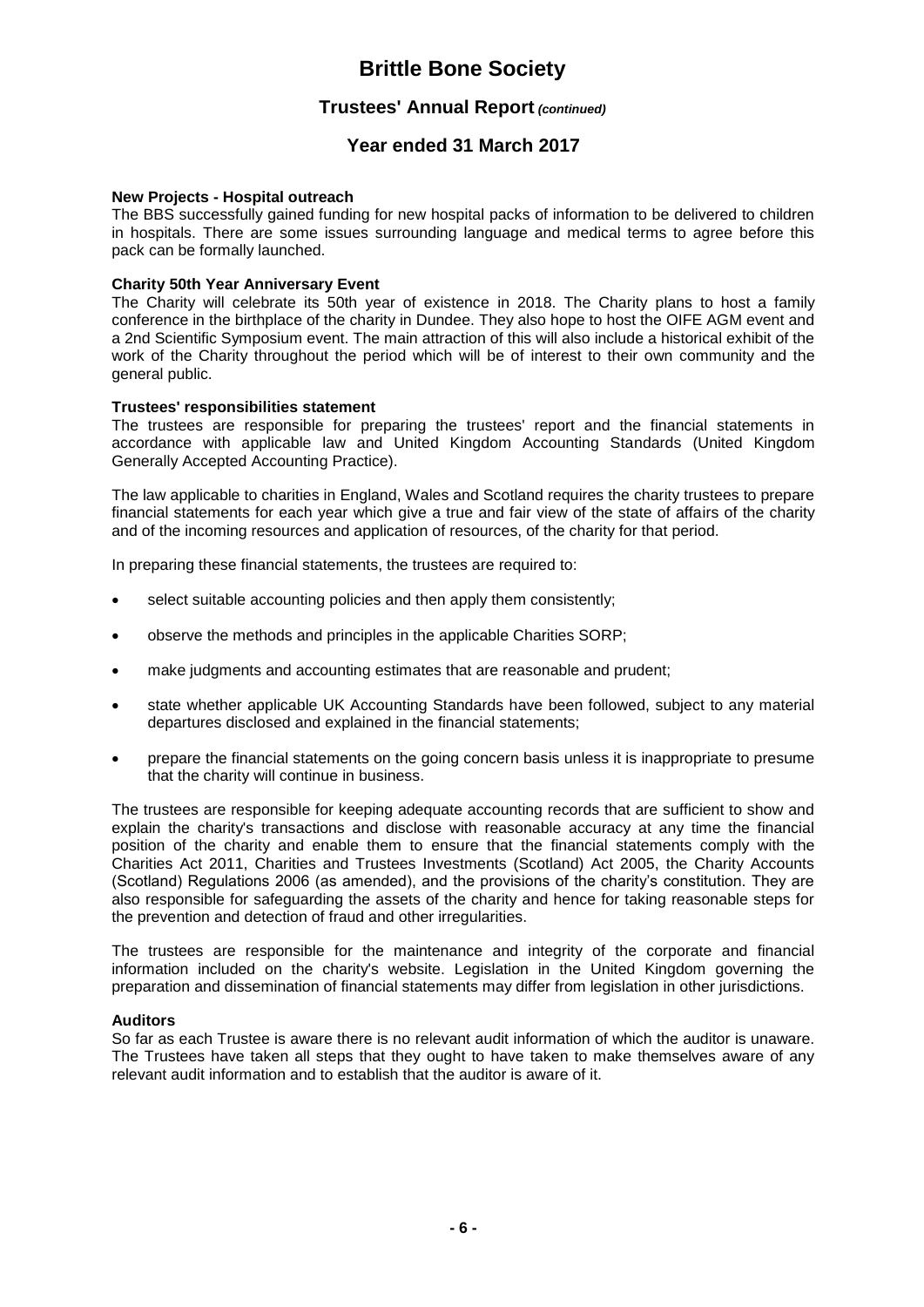# **Trustees' Annual Report** *(continued)*

## **Year ended 31 March 2017**

The trustees' annual report was approved on 1 July 2017 and signed on behalf of the board of trustees by:

Harri Heday

Elaine Healey Trustee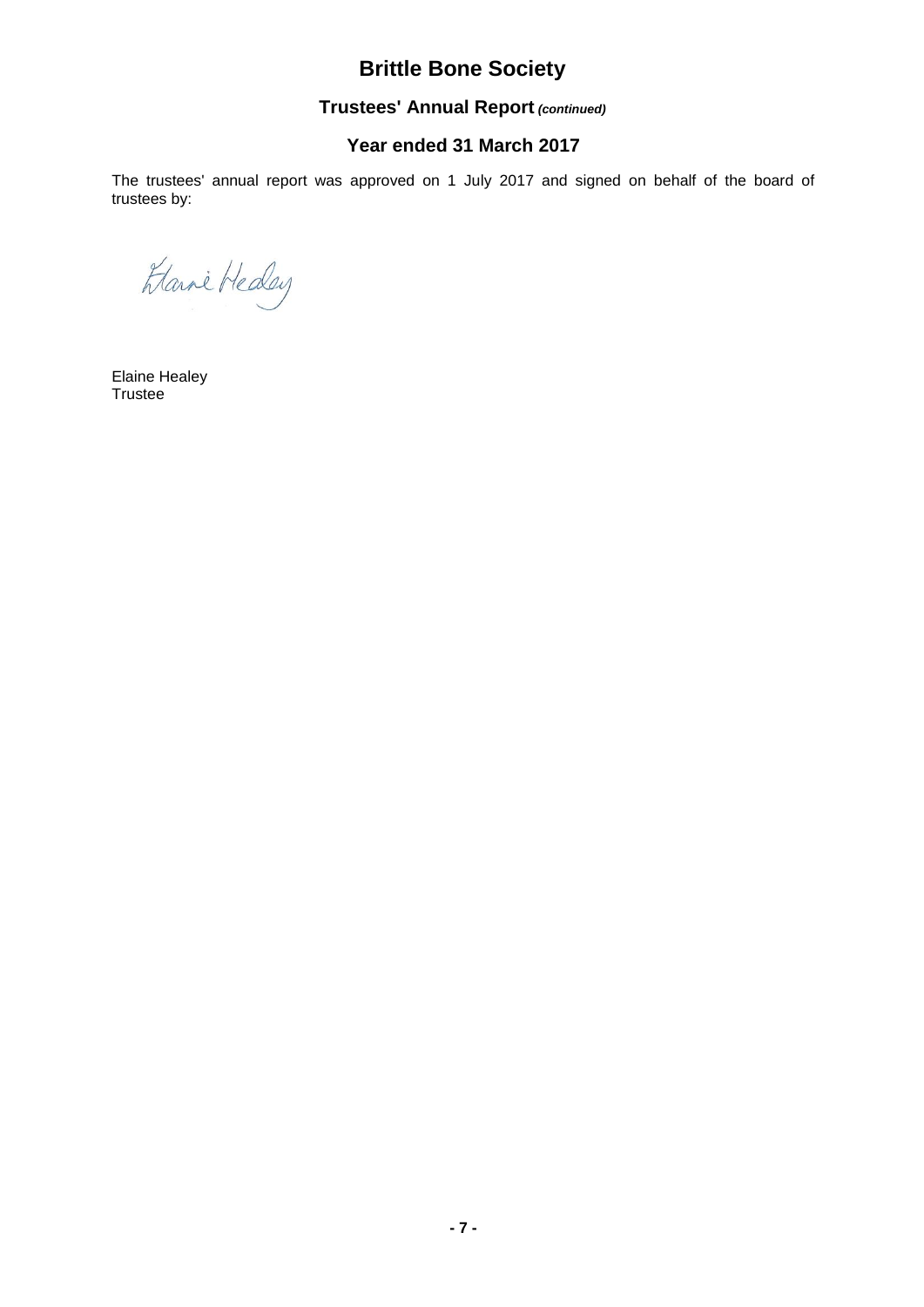## **Independent Auditor's Report to the Trustees of Brittle Bone Society**

## **Year ended 31 March 2017**

We have audited the financial statements of Brittle Bone Society for the year ended 31 March 2017 which comprise the statement of financial activities, statement of financial position and the related notes. The financial reporting framework that has been applied in their preparation is applicable law and the United Kingdom Accounting Standards (United Kingdom Generally Accepted Accounting Practice), including FRS 102 ''The Financial Reporting Standard applicable in the UK and Republic of Ireland''.

This report is made solely to the charity's trustees, as a body, in accordance with Section 144 of the Charities Act 2011 and regulations made under Section 154 of that Act and Regulation 10 of the Charities Accounts (Scotland) Regulations 2006 (as amended). Our audit work has been undertaken so that we might state to the charity's trustees those matters we are required to state to them in an auditor's report and for no other purpose. To the fullest extent permitted by law, we do not accept or assume responsibility to anyone other than the charity and the charity's trustees as a body, for our audit work, for this report, or for the opinions we have formed.

#### **Respective responsibilities of trustees and auditor**

As explained more fully in the trustees' responsibilities statement, the trustees are responsible for the preparation of the financial statements and for being satisfied that they give a true and fair view. We have been appointed as auditor under section 44(1)(c) of the Charities and Trustee Investment (Scotland) Act 2005 and under section 144 of the Charities Act 2011 and report in accordance with those Acts. Our responsibility is to audit and express an opinion on the financial statements in accordance with applicable law and International Standards on Auditing (UK and Ireland). Those standards require us to comply with the Auditing Practices Board's Ethical Standards for Auditors.

#### **Scope of the audit of the financial statements**

An audit involves obtaining evidence about the amounts and disclosures in the financial statements sufficient to give reasonable assurance that the financial statements are free from material misstatement, whether caused by fraud or error. This includes an assessment of: whether the accounting policies are appropriate to the charity's circumstances and have been consistently applied and adequately disclosed; the reasonableness of significant accounting estimates made by the trustees; and the overall presentation of the financial statements. In addition, we read all the financial and non-financial information in the trustees' report to identify material inconsistencies with the audited financial statements and to identify any information that is apparently materially incorrect based on, or materially inconsistent with, the knowledge acquired by us in the course of performing the audit. If we become aware of any apparent material misstatements or inconsistencies we consider the implications for our report.

#### **Opinion on financial statements**

In our opinion the financial statements:

- give a true and fair view of the state of the charity's affairs as at 31 March 2017 and of its incoming resources and application of resources for the year then ended;
- have been properly prepared in accordance with United Kingdom Generally Accepted Accounting Practice; and
- have been prepared in accordance with the requirements of the Charities and Trustee Investment (Scotland) Act 2005 and regulation 8 of the Charities Accounts (Scotland) Regulations 2006 (as amended) and the Charities Act 2011.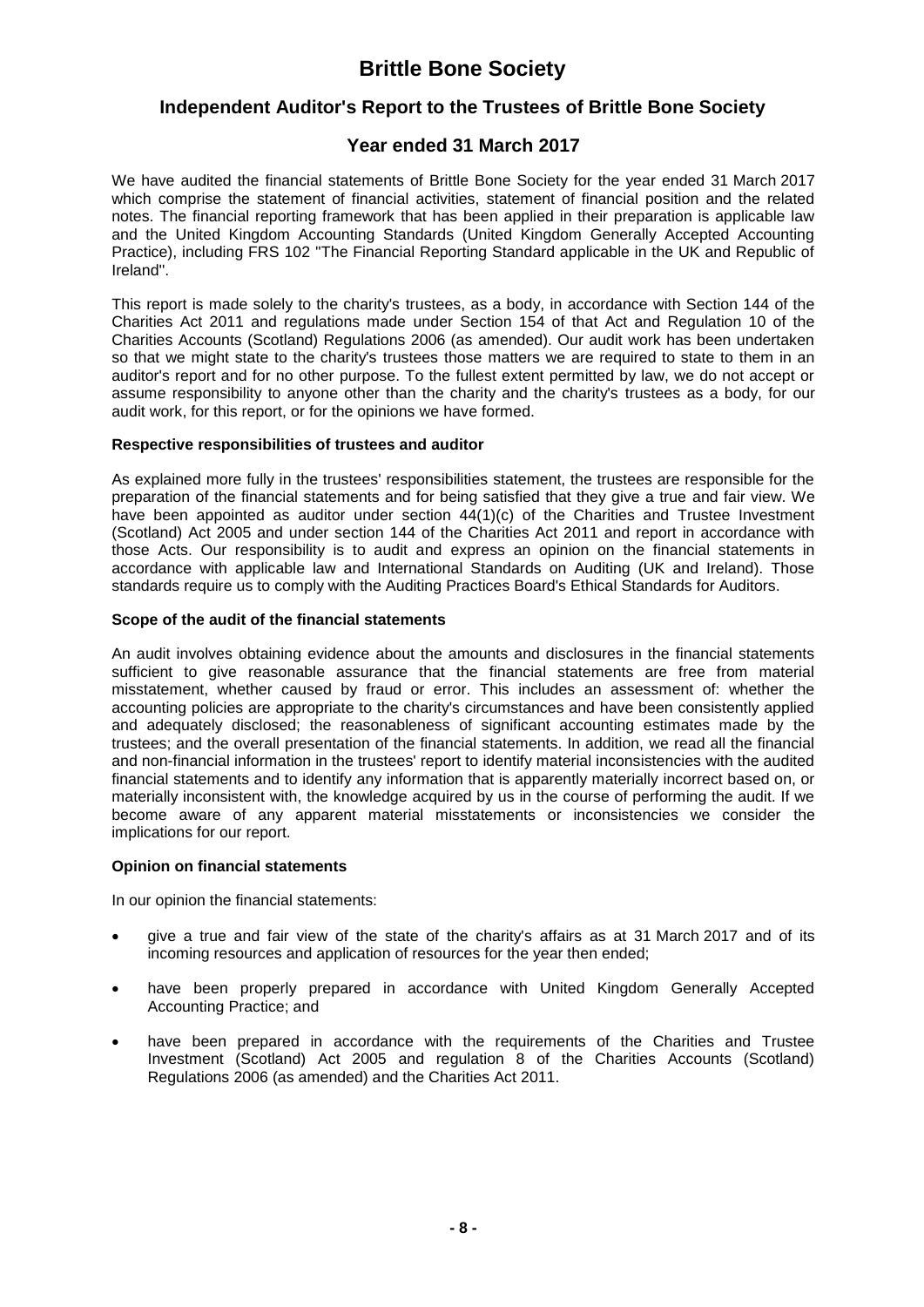## **Independent Auditor's Report to the Trustees of Brittle Bone Society** *(continued)*

## **Year ended 31 March 2017**

#### **Matters on which we are required to report by exception**

We have nothing to report in respect of the following matters where the Charities Act 2011 and the Charity Accounts (Scotland) Regulations 2006 (as amended) requires us to report to you if, in our opinion:

- the information given in the trustees' report is inconsistent in any material respect with the financial statements; or
- proper accounting records have not been kept; or
- the financial statements are not in agreement with the accounting records and returns; or
- we have not received all the information and explanations we require for our audit.

 $M_{\gamma}$  off

Murray Dalgety (Senior Statutory Auditor) For and on behalf of Bird Simpson & Co Chartered Accountants & Statutory Auditor

144 Nethergate Dundee DD1 4EB

3 July 2017

Bird Simpson & Co is eligible to act as an auditor in terms of section 1212 of the Companies Act 2006.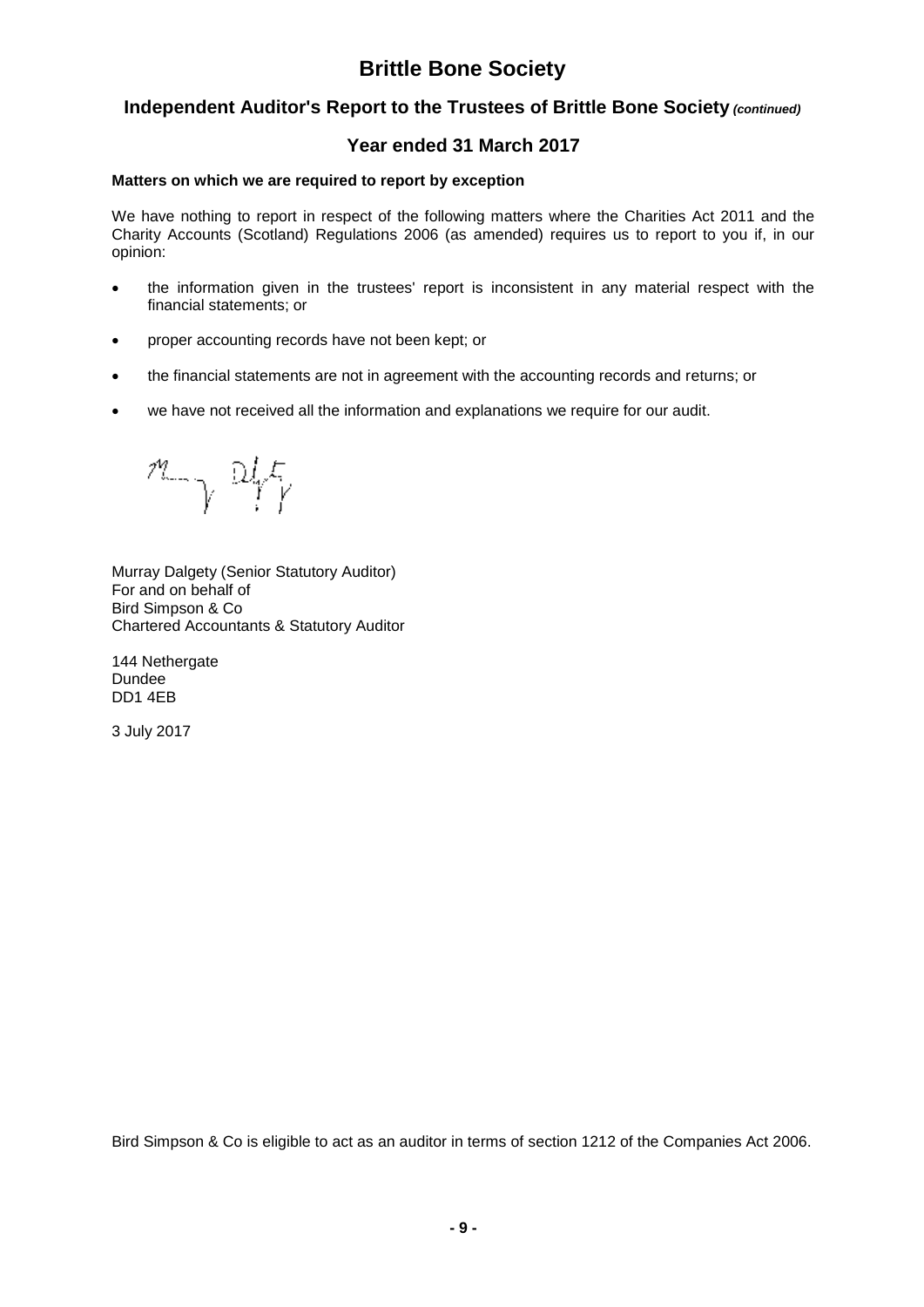## **Statement of Financial Activities**

# **Year Ended 31 March 2017**

|                                                     |             |                            |                          | 2017                    | 2016                    |
|-----------------------------------------------------|-------------|----------------------------|--------------------------|-------------------------|-------------------------|
|                                                     | <b>Note</b> | Unrestricted<br>funds<br>£ | Restricted<br>funds<br>£ | <b>Total funds</b><br>£ | <b>Total funds</b><br>£ |
| Income and endowments                               |             |                            |                          |                         |                         |
| Donations and legacies                              | 4           | 99,395                     | 84,835                   | 184,230                 | 418,596                 |
| Other trading activities                            | 5           | 43,668                     | 11,467                   | 55,135                  | 72,628                  |
| Investment income                                   | 6           | 466                        |                          | 466                     | 719                     |
| Other income                                        | 7           | 344                        |                          | 344                     | 399                     |
| <b>Total income</b>                                 |             | 143,873                    | 96,302                   | 240,175                 | 492,342                 |
| <b>Expenditure</b><br>Expenditure on raising funds: |             |                            |                          |                         |                         |
| Costs of other trading activities                   | 8           | 82,528                     |                          | 82,528                  | 90,973                  |
| Expenditure on charitable activities                | 9,10        | 87,538                     | 115,758                  | 203,296                 | 284,620                 |
| <b>Total expenditure</b>                            |             | 170,066                    | 115,758                  | 285,824                 | 375,593                 |
| Net (expenditure)/income                            |             | (26, 193)                  | (19, 456)                | (45, 649)               | 116,749                 |
| Transfers between funds                             |             | (8,096)                    | 8,096                    |                         |                         |
| Net movement in funds                               |             | (34, 289)                  | (11,360)                 | (45, 649)               | 116,749                 |
| <b>Reconciliation of funds</b>                      |             |                            |                          |                         |                         |
| Total funds brought forward                         |             | 364,144                    | 76,949                   | 441,093                 | 324,344                 |
| <b>Total funds carried forward</b>                  |             | 329,855                    | 65,589                   | 395,444                 | 441,093                 |

The statement of financial activities includes all gains and losses recognised in the year. All income and expenditure derive from continuing activities.

**The notes on pages 12 to 21 form part of these financial statements.**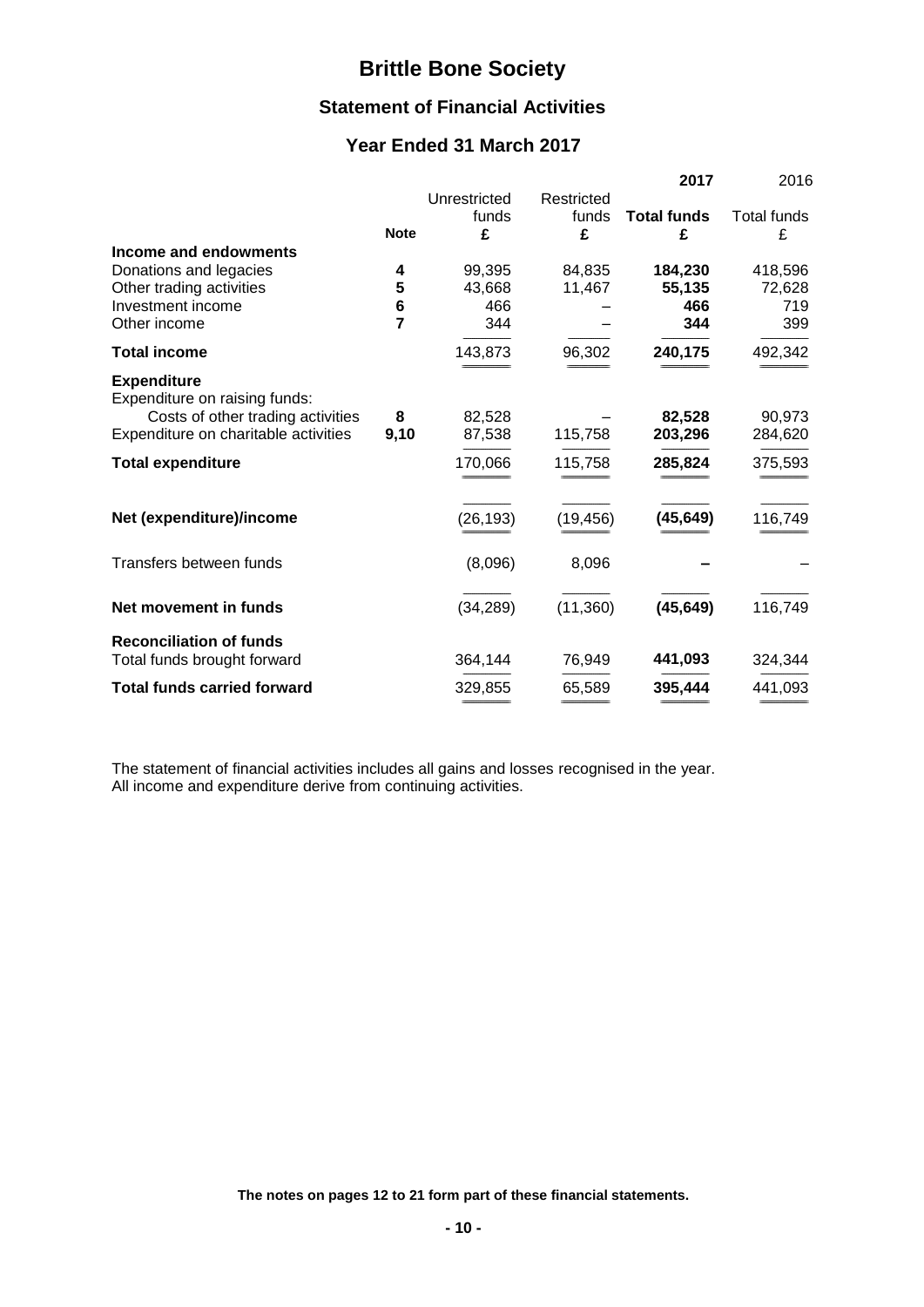## **Statement of Financial Position**

# **As at 31 March 2017**

|                                                                       |    | £                | 2017<br>£         | 2016<br>£         |
|-----------------------------------------------------------------------|----|------------------|-------------------|-------------------|
| <b>Fixed assets</b><br>Tangible fixed assets                          | 16 |                  | 64,702            | 68,344            |
| <b>Current assets</b><br><b>Debtors</b><br>Cash at bank and in hand   | 17 | 3,626<br>339,238 |                   | 7,251<br>393,806  |
|                                                                       |    | 342,864          |                   | 401,057           |
| Creditors: amounts falling due within one year                        | 18 | 12,122           |                   | 28,308            |
| Net current assets                                                    |    |                  | 330,742           | 372,749           |
| <b>Total assets less current liabilities</b>                          |    |                  | 395,444           | 441,093           |
| <b>Funds of the charity</b><br>Restricted funds<br>Unrestricted funds |    |                  | 65,589<br>329,855 | 76,949<br>364,144 |
| <b>Total charity funds</b>                                            | 19 |                  | 395,444           | 441,093           |

These financial statements were approved by the board of trustees and authorised for issue on 1 July 2017, and are signed on behalf of the board by:

Etami Heday

Elaine Healey Trustee

**The notes on pages 12 to 21 form part of these financial statements.**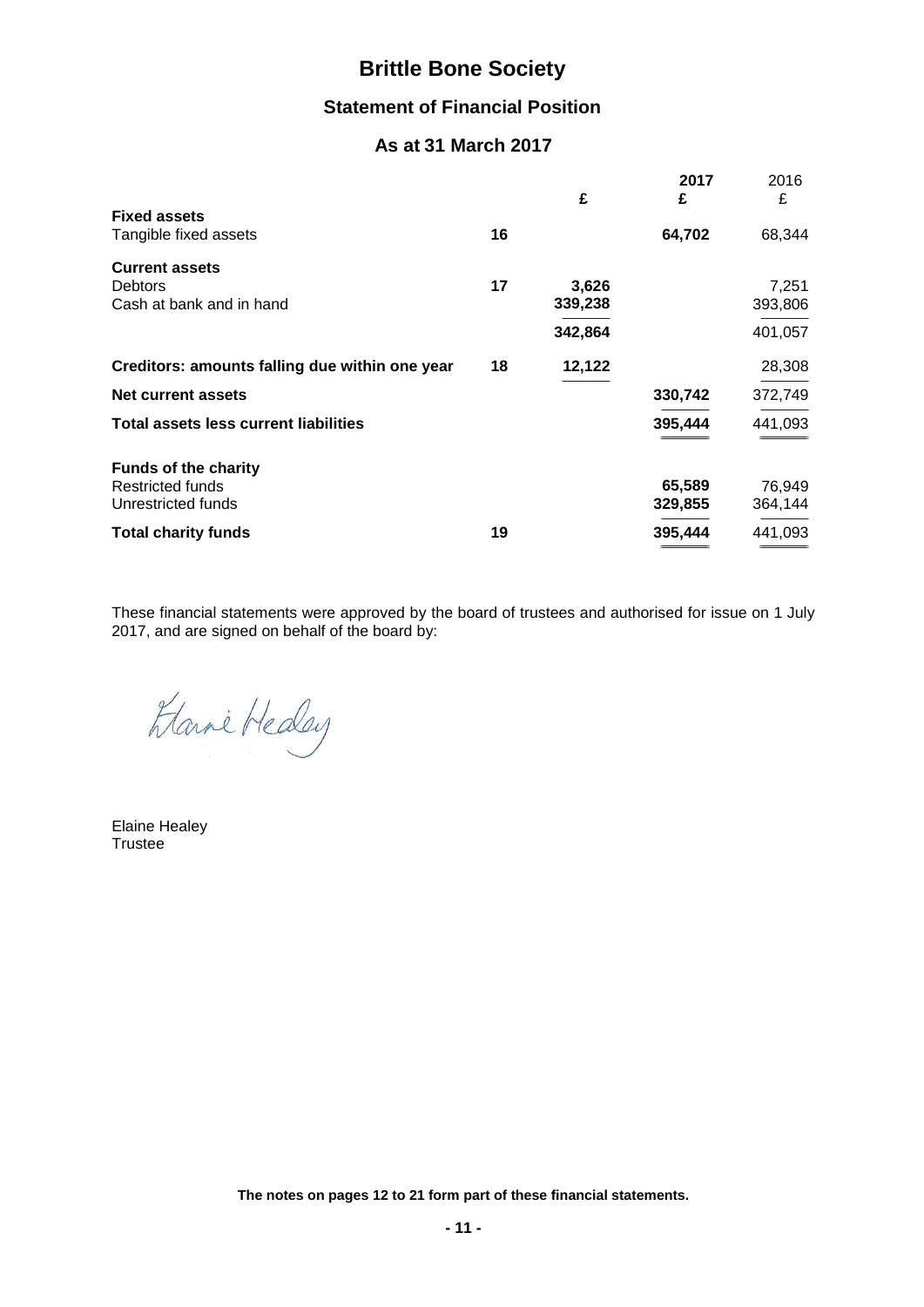## **Notes to the Financial Statements** *(continued)*

## **Year ended 31 March 2017**

#### **1. General information**

The charity is registered charity in England, Wales and Scotland and is unincorporated. The address of the principal office is Grant Paterson House, 30 Guthrie Street, Dundee, DD1 5BS.

#### **2. Statement of compliance**

These financial statements have been prepared in compliance with FRS 102, 'The Financial Reporting Standard applicable in the UK and the Republic of Ireland', the Statement of Recommended Practice applicable to charities preparing their accounts in accordance with the Financial Reporting Standard applicable in the UK and Republic of Ireland (FRS 102) (Charities SORP (FRS 102)) and the Charities Act 2011, Charities and Trustee Investment (Scotland) Act 2005 and the Charity Accounts (Scotland) Regulations 2006 (as amended).

#### **3. Accounting policies**

#### **Taxation**

The income of the Charity is exempt from charge to tax in accordance with the provisions of the Income and Corporation Taxes Act 1988.

#### **Going concern**

There are no material uncertainties about the charity's ability to continue.

#### **Transition to FRS 102**

The entity transitioned from previous UK GAAP to FRS 102 as at 1 April 2015. Details of how FRS 102 has affected the reported financial position and financial performance is given in note 22.

#### **Judgements and key sources of estimation uncertainty**

The preparation of the financial statements requires management to make judgements, estimates and assumptions that affect the amounts reported. These estimates and judgements are continually reviewed and are based on experience and other factors, including expectations of future events that are believed to be reasonable under the circumstances.

#### **Fund accounting**

Funds held by the Charity are held in restricted and unrestricted funds.

Restricted Funds – these are funds that can only be used for a particular restricted purpose within the objects of the Charity. Restrictions arise when specified by the donor or when the funds are raised for particular restricted purposes.

Unrestricted Funds – these are funds which can be used in accordance with the charitable objectives at the discretion of the Trustees.

Designated Funds – these are unrestricted funds earmarked by the trustees for particular future project or commitment.

Where necessary a transfer is made from unrestricted funds to restricted funds to compensate fully all restricted funds which would otherwise be in deficit at the accounting date.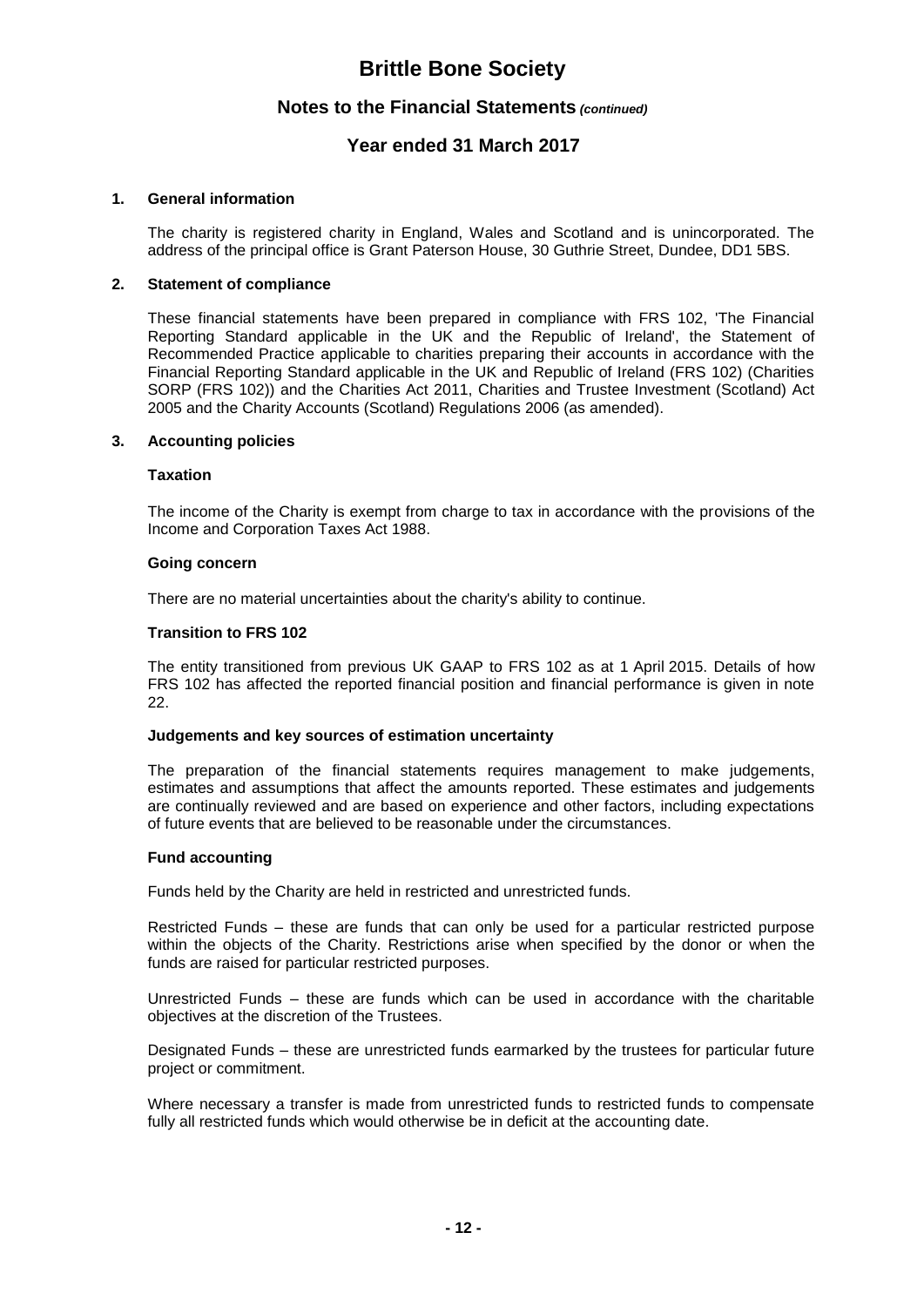## **Notes to the Financial Statements** *(continued)*

## **Year ended 31 March 2017**

#### **3. Accounting policies (continued)**

#### **Incoming Resources**

All income is recognised when the conditions for receipt have been met, and there is a reasonable assurance of receipt. In particular, the following policies are used:

Donations and legacies are included in the year in which they are receivable, which is when the Charity becomes entitled to the resource with reasonable certainty and it can be measured reliably.

Donations and legacies received for general purposes of the Charity are included as unrestricted funds. Donations and legacies for activities restricted by the terms of the donation are taken to restricted funds where these wishes are legally binding on the Trustees.

Grants are credited in the year to which they relate. Deferred income represents amounts received for future periods and is released to incoming resources in the period for which it has been received. Branch receipts are recorded in the Income and Expenditure Account on an accruals basis.

Investment income and bank interest is included in the year in which it is receivable. Nonmonetary gifts and donated services and facilities are not incorporated into these financial statements. When received these amounts are disclosed as a note in the accounts.

#### **Resources Expended**

All expenditure is included on an accruals basis. The Charity is not registered for VAT and accordingly expenditure is shown gross of irrecoverable VAT. The allocation of expenditure follows the policies below:

Costs of generating voluntary income consist of the costs incurred in inducing others to make gifts to the Charity that are voluntary income.

Costs allocated to fundraising and trading are those costs incurred on non-charitable activities undertaken to generate funds for use by the Charity.

All costs are allocated to expenditure categories reflecting the use of the resource. Direct costs attributable to a single activity are allocated directly to that activity. Shared costs are apportioned between activities they contribute to on a reasonable, justifiable and consistent basis.

Investment management costs are the costs of administering the investments held. Costs of charitable activity comprise all the resources applied by the Charity in undertaking its work to meet its charitable objectives. Administration costs, which support the charitable activities, are allocated across the core activities to reflect the estimated staff time spent on each main area.

Governance costs are the costs associated with the governance arrangements of the Charity, which relate to the general running of the Charity as opposed to those costs associated with fundraising or charitable activities. They include the travel and subsistence costs of Trustees attending meetings.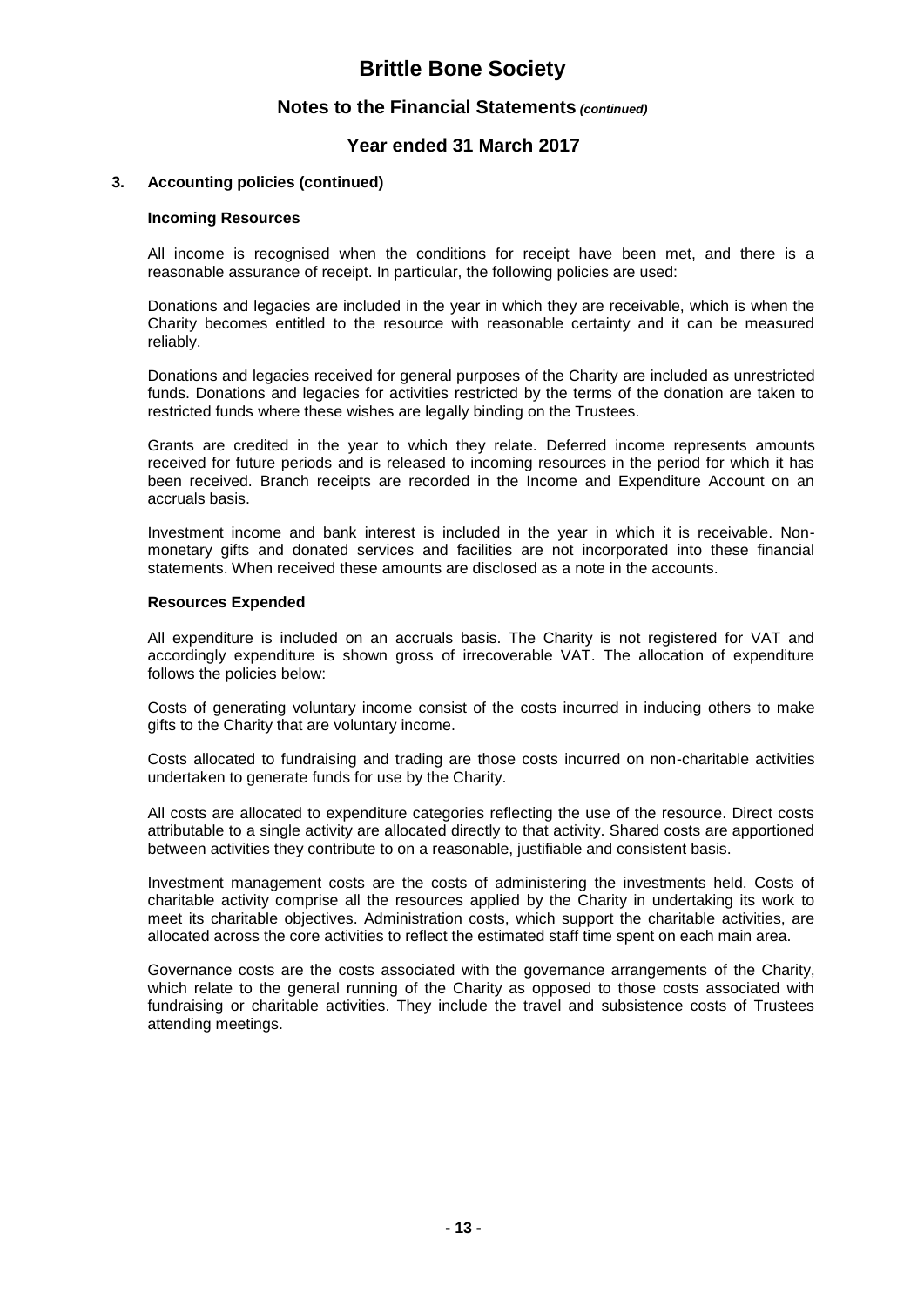## **Notes to the Financial Statements** *(continued)*

## **Year ended 31 March 2017**

#### **3. Accounting policies (continued)**

#### **Tangible assets**

All fixed assets are initially recorded at cost.

#### **Depreciation**

Depreciation is calculated so as to write off the cost or valuation of an asset, less its residual value, over the useful economic life of that asset as follows:

| <b>Heritable Property</b> | ۰. | 2% straight line  |
|---------------------------|----|-------------------|
| <b>Computer Software</b>  | ۰. | 33% straight line |
| Office Equipment          | ۰. | 25% straight line |

#### **Impairment of fixed assets**

A review for indicators of impairment is carried out at each reporting date, with the recoverable amount being estimated where such indicators exist. Where the carrying value exceeds the recoverable amount, the asset is impaired accordingly. Prior impairments are also reviewed for possible reversal at each reporting date.

#### **Cash at bank and in hand**

Cash at bank includes cash held in a deposit or similar account and cash in hand.

#### **Financial instruments**

A financial asset or a financial liability is recognised only when the charity becomes a party to the contractual provisions of the instrument.

Basic financial instruments are initially recognised at the amount receivable or payable including any related transaction costs.

Current assets and current liabilities are subsequently measured at the cash or other consideration expected to be paid or received and not discounted.

Debt instruments are subsequently measured at amortised cost.

Where investments in shares are publicly traded or their fair value can otherwise be measured reliably, the investment is subsequently measured at fair value with changes in fair value recognised in income and expenditure. All other such investments are subsequently measured at cost less impairment.

Other financial instruments, including derivatives, are initially recognised at fair value, unless payment for an asset is deferred beyond normal business terms or financed at a rate of interest that is not a market rate, in which case the asset is measured at the present value of the future payments discounted at a market rate of interest for a similar debt instrument.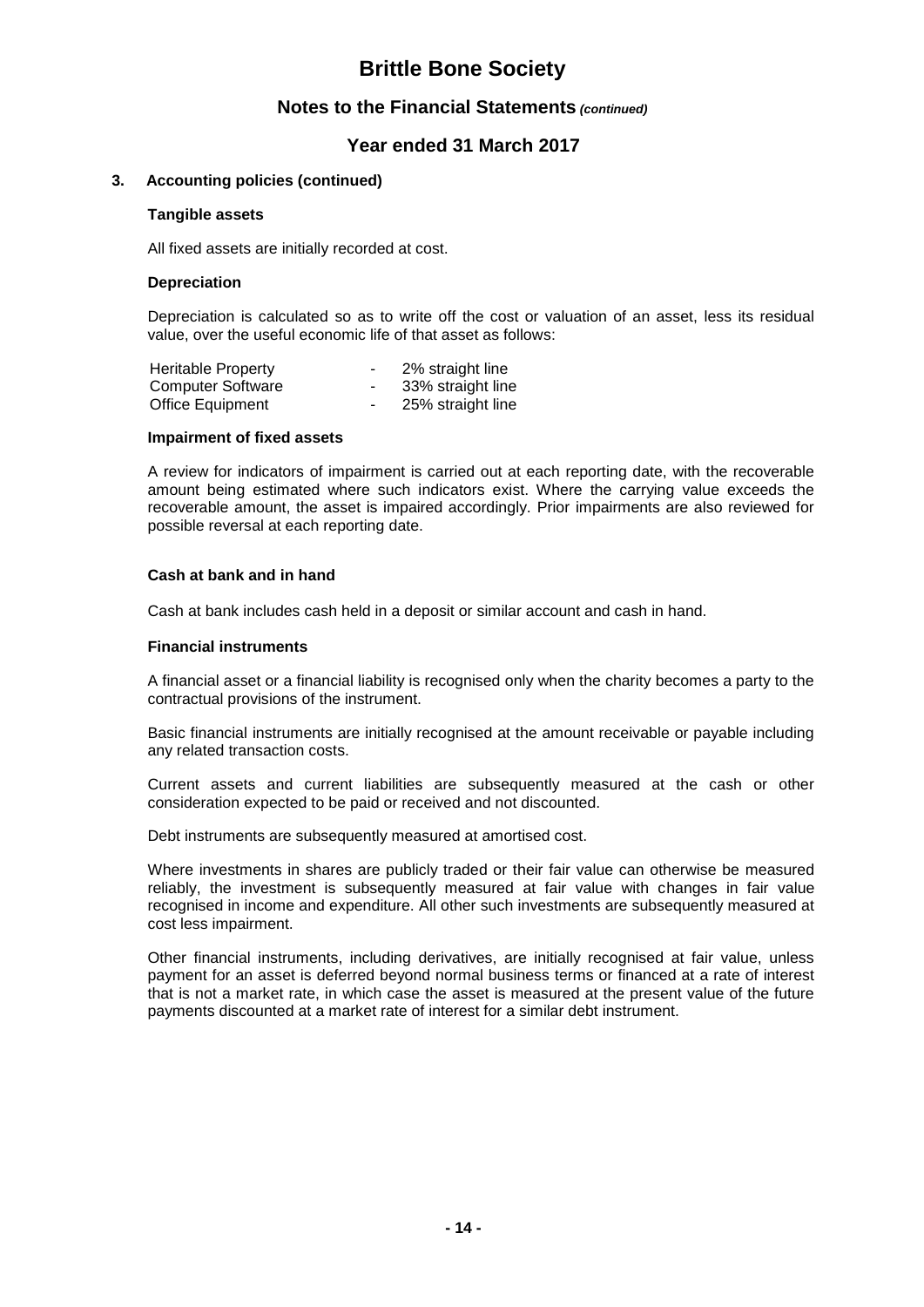## **Notes to the Financial Statements** *(continued)*

## **Year ended 31 March 2017**

#### **3. Accounting policies (continued)**

Other financial instruments are subsequently measured at fair value, with any changes recognised in the statement of financial activities, with the exception of hedging instruments in a designated hedging relationship.

Financial assets that are measured at cost or amortised cost are reviewed for objective evidence of impairment at the end of each reporting date. If there is objective evidence of impairment, an impairment loss is recognised under the appropriate heading in the statement of financial activities in which the initial gain was recognised.

For all equity instruments regardless of significance, and other financial assets that are individually significant, these are assessed individually for impairment. Other financial assets are either assessed individually or grouped on the basis of similar credit risk characteristics.

#### **4. Donations and legacies**

|                                       | Unrestricted<br>Funds<br>£ | Funds<br>£               | <b>Restricted Total Funds</b><br>2017<br>£ |
|---------------------------------------|----------------------------|--------------------------|--------------------------------------------|
| <b>Donations</b><br>Donations         | 76,621                     | 84,835                   | 161,456                                    |
| Legacies<br>Legacies                  |                            |                          |                                            |
| <b>Grants</b><br>Grants receivable    |                            |                          |                                            |
| <b>Subscriptions</b>                  | 15,000                     |                          | 15,000                                     |
| Subscriptions                         | 7,774                      |                          | 7,774                                      |
|                                       | 99,395                     | 84,835                   | 184,230                                    |
|                                       | Unrestricted<br>Funds<br>£ | Restricted<br>Funds<br>£ | <b>Total Funds</b><br>2016<br>£            |
| <b>Donations</b><br>Donations         | 64,684                     | 114,267                  | 178,951                                    |
| <b>Legacies</b><br>Legacies           | 216,810                    |                          | 216,810                                    |
| <b>Grants</b><br>Grants receivable    | 15,000                     |                          | 15,000                                     |
| <b>Subscriptions</b><br>Subscriptions | 7,835                      |                          | 7,835                                      |
|                                       | 304,329                    | 114,267                  | 418,596                                    |

During 2017 the charity received the following donations from pharmaceutical companies:-

| Alexion Pharma UK Limited | £20,000 |
|---------------------------|---------|
| Mereo BioPharma           | £15.000 |
| Kyowa Kirin Ltd           | £10.000 |

All donations received are in line with the charities policy on donations from the Pharmaceutical and Healthcare Industry which can be found on the Brittle Bone Society website.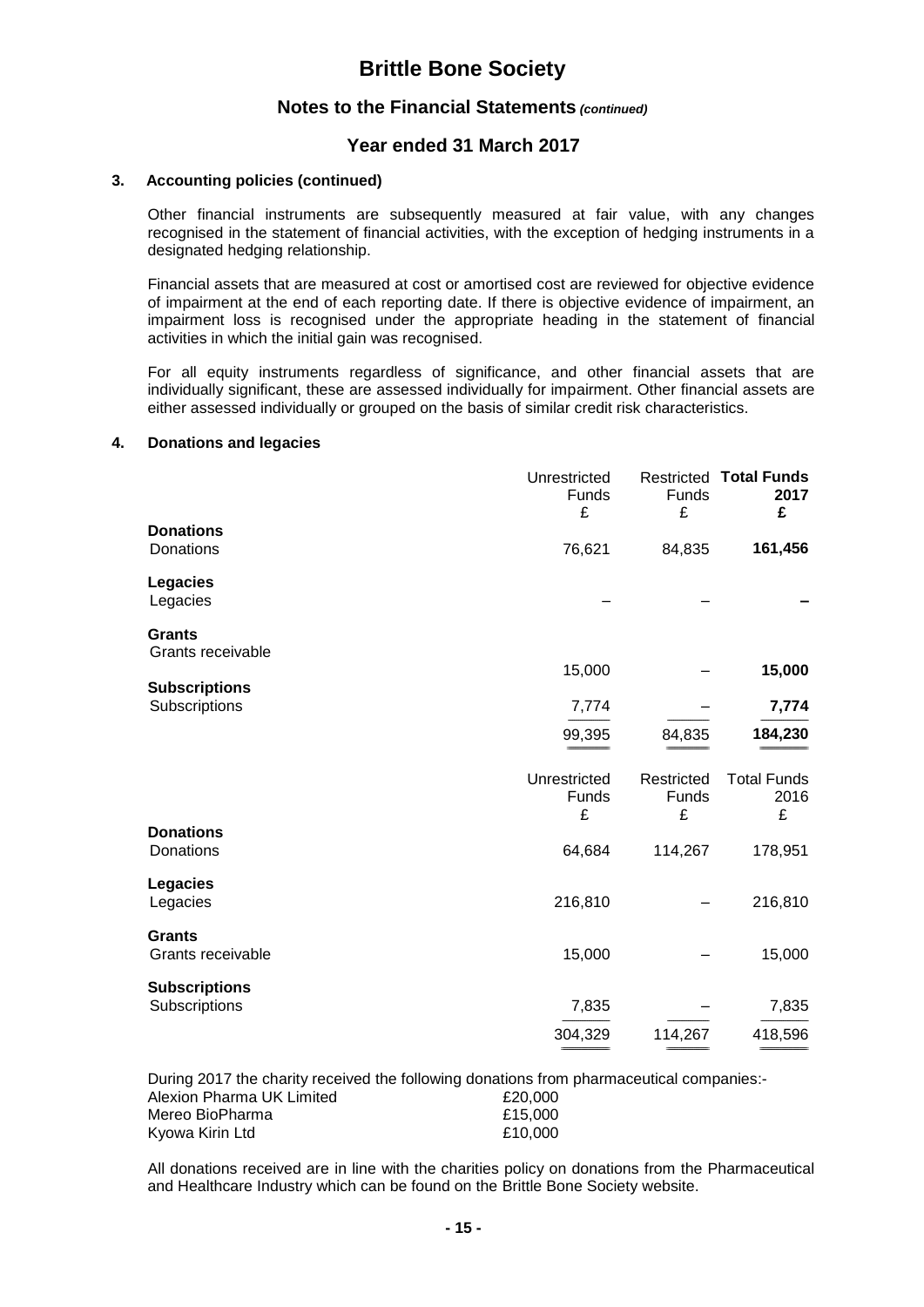# **Notes to the Financial Statements** *(continued)*

# **Year ended 31 March 2017**

# **5. Other trading activities**

**7. Other income**

|    | Fundraising events        |            | Unrestricted<br><b>Funds</b><br>£<br>43,668        | <b>Funds</b><br>£<br>11,467     | <b>Restricted Total Funds</b><br>2017<br>£<br>55,135 |
|----|---------------------------|------------|----------------------------------------------------|---------------------------------|------------------------------------------------------|
|    |                           |            | Unrestricted<br>Funds<br>£                         | Restricted<br><b>Funds</b><br>£ | <b>Total Funds</b><br>2016<br>£                      |
|    | <b>Fundraising events</b> |            | 60,950                                             | 11,678                          | 72,628                                               |
| 6. | <b>Investment income</b>  |            |                                                    |                                 |                                                      |
|    |                           | Funds<br>£ | Unrestricted Total Funds Unrestricted<br>2017<br>£ | Funds<br>£                      | <b>Total Funds</b><br>2016<br>£                      |
|    | Bank interest receivable  | 466        | 466                                                | 719                             | 719                                                  |
| 7. | Other income              |            |                                                    |                                 |                                                      |
|    |                           | Funds<br>£ | Unrestricted Total Funds Unrestricted<br>2017<br>£ | Funds<br>£                      | <b>Total Funds</b><br>2016<br>£                      |
|    | Exchange rate difference  | 344        | 344                                                | 399                             | 399                                                  |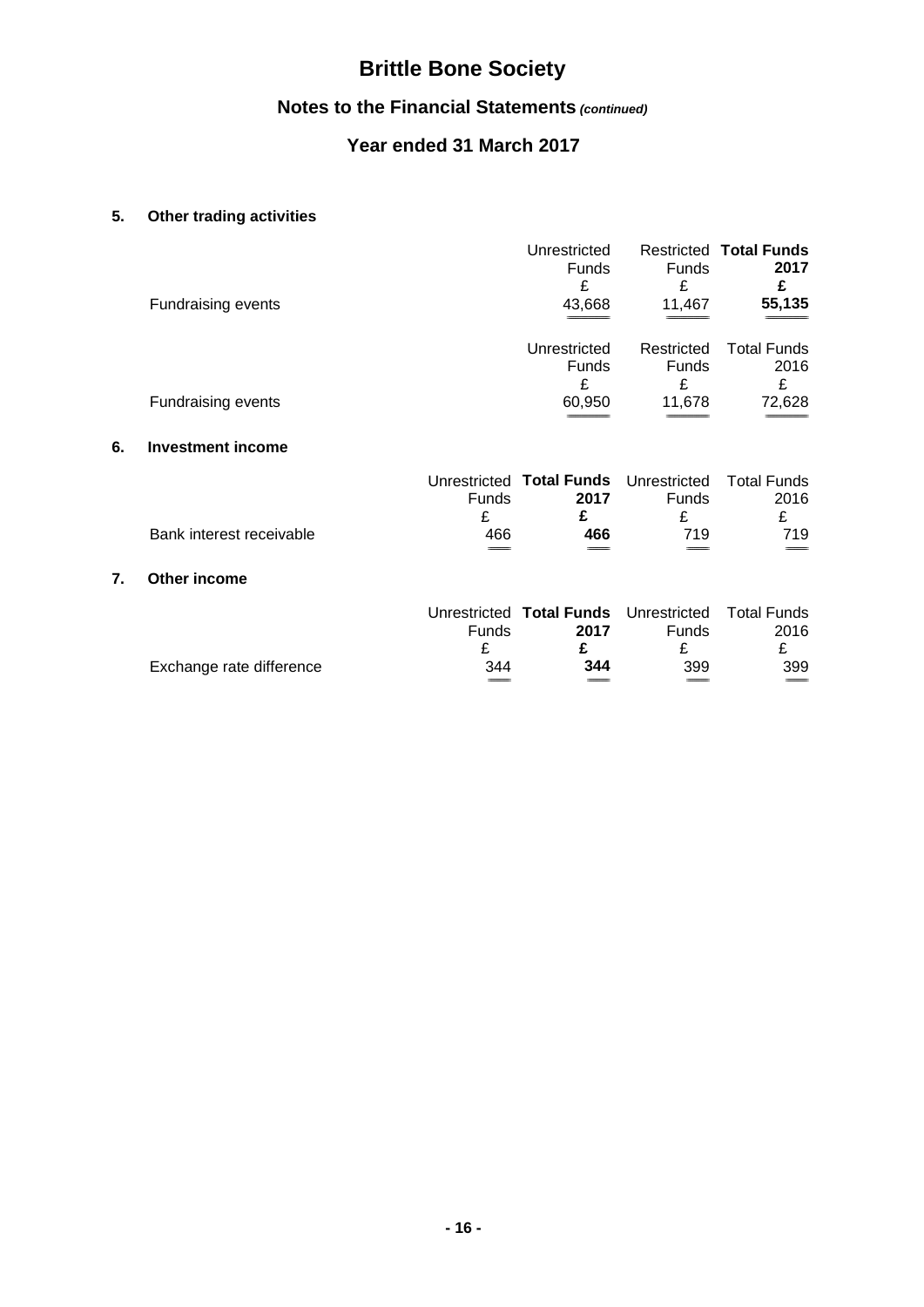# **Notes to the Financial Statements** *(continued)*

## **Year ended 31 March 2017**

# **8. Costs of other trading activities**

|                                    | Funds<br>£ | Unrestricted Total Funds<br>2017<br>£ | Unrestricted<br><b>Funds</b><br>£ | <b>Total Funds</b><br>2016<br>£ |
|------------------------------------|------------|---------------------------------------|-----------------------------------|---------------------------------|
| <b>Costs of Voluntary Income</b>   |            |                                       |                                   |                                 |
| Wages and salaries                 | 35,610     | 35,610                                | 39,463                            | 39,463                          |
| Employer's NIC                     | 2,555      | 2,555                                 | 3,079                             | 3,079                           |
| Rates and water                    | 704        | 704                                   | 604                               | 604                             |
| Light & heat                       | 1,874      | 1,874                                 | 2,019                             | 2,019                           |
| Repairs & maintenance              | 1,049      | 1,049                                 | 8,082                             | 8,082                           |
| Insurance                          | 657        | 657                                   | 1,159                             | 1,159                           |
| Legal and professional fees        | 1,837      | 1,837                                 | 385                               | 385                             |
| Telephone                          | 1,119      | 1,119                                 | 1,237                             | 1,237                           |
| Depreciation                       | 1,638      | 1,638                                 | 3,075                             | 3,075                           |
| Postage and stationery             | 2,350      | 2,350                                 | 3,751                             | 3,751                           |
| Computer expenses                  | 2,994      | 2,994                                 | 1,919                             | 1,919                           |
| Website expenses                   | 1,296      | 1,296                                 |                                   |                                 |
|                                    | 53,683     | 53,683                                | 64,773                            | 64,773                          |
| <b>Costs of Fundraising Income</b> |            |                                       |                                   |                                 |
| Direct fundraising costs           | 9,194      | 9,194                                 | 3,862                             | 3,862                           |
| <b>Wages and Salaries</b>          | 16,189     | 16,189                                | 17,257                            | 17,257                          |
| Employer's NIC                     | 1,201      | 1,201                                 | 1,401                             | 1,401                           |
| Rates & water                      | 156        | 156                                   | 134                               | 134                             |
| Light & heat                       | 416        | 416                                   | 448                               | 448                             |
| Repairs & maintenance              | 233        | 233                                   | 1,796                             | 1,796                           |
| Insurance                          | 145        | 145                                   | 258                               | 258                             |
| Legal and professional fees        | 408        | 408                                   | 86                                | 86                              |
| Telephone                          | 249        | 249                                   | 275                               | 275                             |
| Depreciation                       | 366        | 366                                   | 683                               | 683                             |
| Website expenses                   | 288        | 288                                   |                                   |                                 |
|                                    | 28,845     | 28,845                                | 26,200                            | 26,200                          |
|                                    | 82,528     | 82,528                                | 90,973                            | 90,973                          |
|                                    |            |                                       |                                   |                                 |

## **9. Expenditure on charitable activities by fund type**

|                              | Unrestricted |              | <b>Restricted Total Funds</b> |
|------------------------------|--------------|--------------|-------------------------------|
|                              | <b>Funds</b> | <b>Funds</b> | 2017                          |
|                              | £            | £            | £                             |
| <b>Charitable Expenses</b>   | 17,415       |              | 17,415                        |
| <b>Charitable Activities</b> | 62,404       | 115,758      | 178,162                       |
| Support costs                | 7,719        |              | 7,719                         |
|                              | 87,538       | 115,758      | 203,296                       |
|                              |              |              |                               |
|                              | Unrestricted | Restricted   | <b>Total Funds</b>            |
|                              | <b>Funds</b> | <b>Funds</b> | 2016                          |
|                              | £            |              |                               |
|                              |              | £            | £                             |
| <b>Charitable Expenses</b>   | 31,200       |              | 31,200                        |
| <b>Charitable Activities</b> | 54,297       | 191,250      | 245,547                       |
| Support costs                | 7,873        |              | 7,873                         |
|                              | 93,370       | 191,250      | 284,620                       |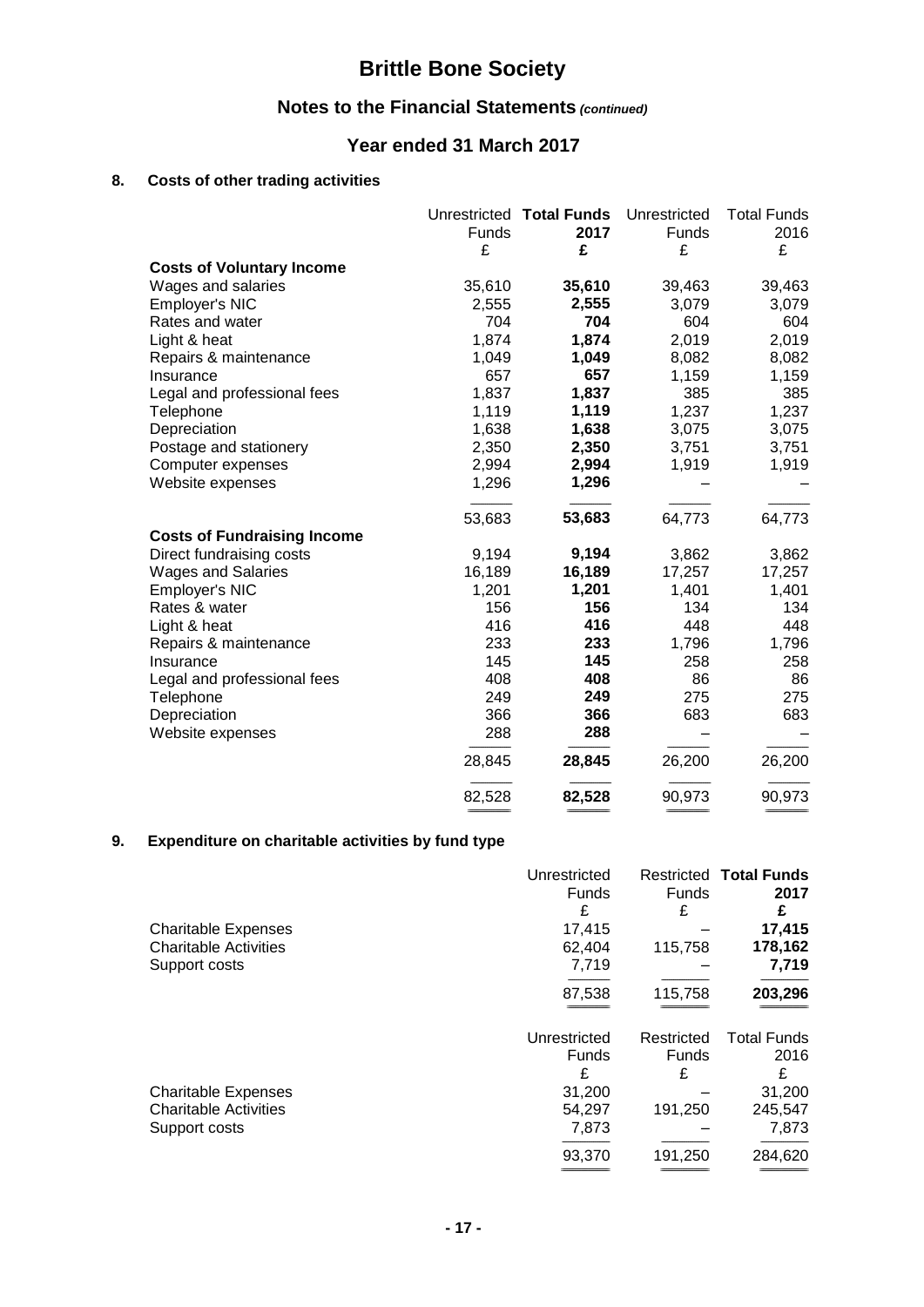## **Notes to the Financial Statements** *(continued)*

## **Year ended 31 March 2017**

## **10. Expenditure on charitable activities by activity type**

|                                                            | Activities<br>undertaken<br>directly<br>£ | Support<br>costs<br>£ | <b>Total funds</b><br>2017<br>£ | Total fund<br>2016<br>£ |
|------------------------------------------------------------|-------------------------------------------|-----------------------|---------------------------------|-------------------------|
| <b>Charitable Expenses</b><br><b>Charitable Activities</b> | 17.415<br>178,162                         | 7.719                 | 25,134<br>178,162               | 39,073<br>245.547       |
|                                                            | 195,577                                   | 7.719                 | 203,296                         | 284,620                 |

#### **11. Analysis of support costs**

|                           | Support |                   |                   |
|---------------------------|---------|-------------------|-------------------|
|                           | costs   | <b>Total 2017</b> | <b>Total 2016</b> |
|                           |         |                   |                   |
| Auditors remuneration     | 4,608   | 4,608             | 4,602             |
| Cost of Trustees meetings | 3,111   | 3.111             | 3,271             |
|                           | 7.719   | 7.719             | 7,873             |

### **12. Net (expenditure)/income**

Net (expenditure)/income is stated after charging/(crediting):

|                                                        | 2017  | 2016  |
|--------------------------------------------------------|-------|-------|
|                                                        |       |       |
| Depreciation of tangible fixed assets                  | 3.642 | 6.833 |
| Fees payable for the audit of the financial statements | 4.608 | 4.602 |
|                                                        |       |       |

### **13. Staff costs**

The total staff costs and employee benefits for the reporting period are analysed as follows:

|                       | 2017    | 2016    |
|-----------------------|---------|---------|
|                       | c       |         |
| Wages and salaries    | 112,065 | 113,623 |
| Social security costs | 7.465   | 8,021   |
|                       | 119,530 | 121,644 |
|                       |         |         |

The average head count of employees during the year was 4 (2016: 4). The average number of full-time equivalent employees during the year is analysed as follows:

|                                       | 2017 | 2016 |
|---------------------------------------|------|------|
|                                       | No.  | No.  |
| Number of charitable activities staff |      |      |
| Number of administrative staff        |      |      |
| Number of management staff            |      |      |
|                                       | Δ    | 4    |
|                                       |      |      |

No employee received employee benefits of more than £60,000 during the year (2016: Nil).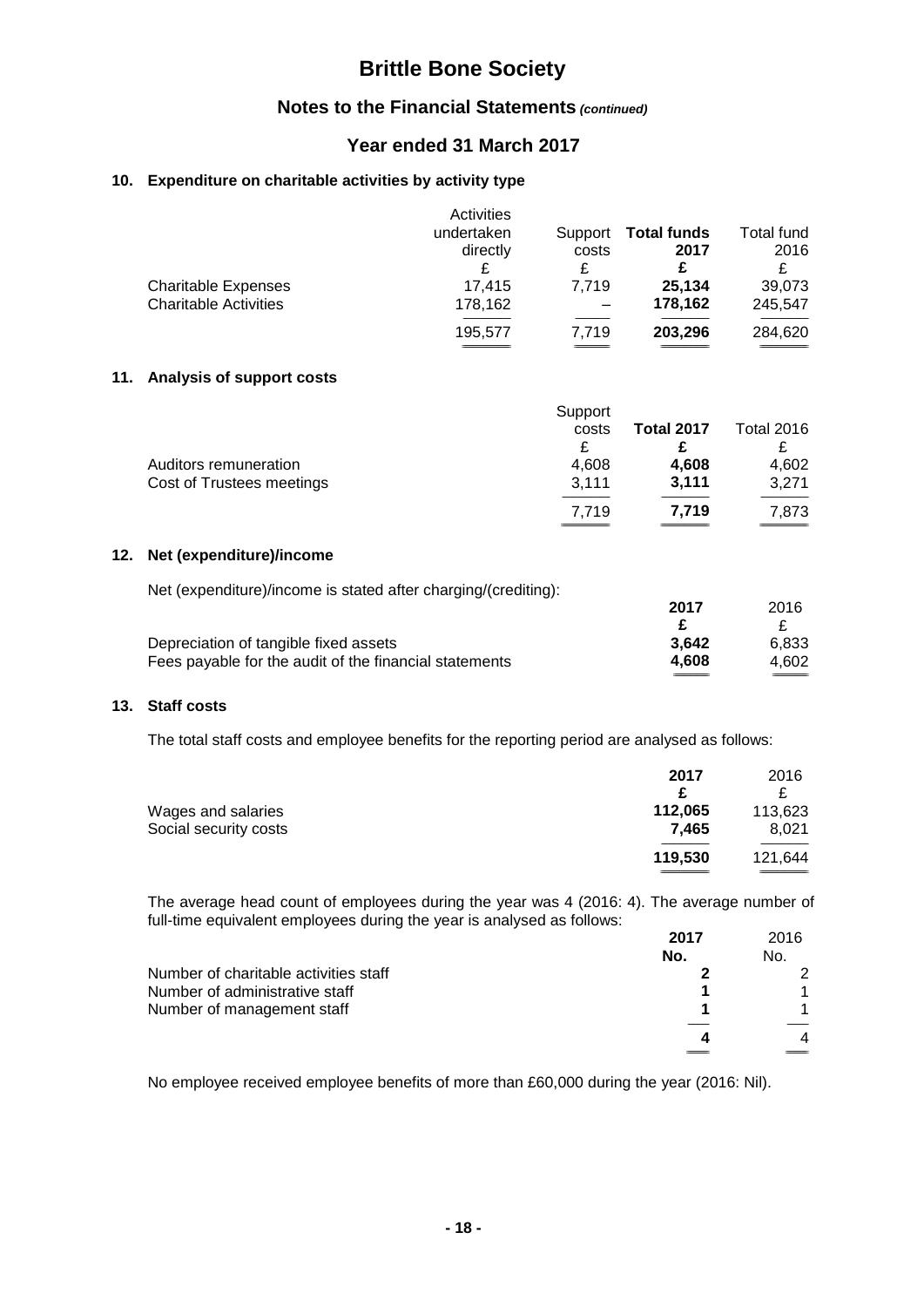## **Notes to the Financial Statements** *(continued)*

## **Year ended 31 March 2017**

#### **14. Trustee remuneration and expenses**

During the year 6 (2016:8) trustees received a total of £2,759 (2016: £2,952) of expenses relating to travel and accommodation costs for attendance at Trustees meetings and other matters in support of the charity.

#### **15. Transfers between funds**

The society has a number of restricted funds. Where the expenditure on a fund to date exceeds the income received as of the year end, provision has been made to transfer the required amount from general reserves.

In addition, the society is currently reviewing its restricted funds and a number of smaller funds, where the initial conditions have been fully met, with the donor's permission, have been transferred into unrestricted funds.

#### **16. Tangible fixed assets**

**17. Debtors**

|     |                                                                              | Land and<br>buildings<br>£ | <b>Fixtures and</b><br>fittings<br>£ | Equipment<br>£          | Total<br>£               |
|-----|------------------------------------------------------------------------------|----------------------------|--------------------------------------|-------------------------|--------------------------|
|     | Cost<br>At 1 Apr 2016 and 31 Mar 2017                                        | 94,595                     | 30,658                               | 69,906                  | 195,159                  |
|     | <b>Depreciation</b><br>At 1 April 2016<br>Charge for the year                | 31,497<br>1,892            | 30,658                               | 64,660<br>1,750         | 126,815<br>3,642         |
|     | At 31 March 2017                                                             | 33,389                     | 30,658                               | 66,410                  | 130,457                  |
|     | <b>Carrying amount</b><br>At 31 March 2017                                   | 61,206                     |                                      | 3,496                   | 64,702                   |
|     | At 31 March 2016                                                             | 63,098                     |                                      | 5,246                   | 68,344                   |
| 17. | <b>Debtors</b>                                                               |                            |                                      |                         |                          |
|     | Other debtors                                                                |                            |                                      | 2017<br>£<br>3,626      | 2016<br>£<br>7,251       |
|     |                                                                              |                            |                                      |                         |                          |
| 18. | Creditors: amounts falling due within one year                               |                            |                                      |                         |                          |
|     |                                                                              |                            |                                      | 2017<br>£               | 2016<br>£                |
|     | <b>Trade creditors</b><br>Social security and other taxes<br>Other creditors |                            |                                      | 2,547<br>1,290<br>8,285 | 21,232<br>2,474<br>4,602 |
|     |                                                                              |                            |                                      | 12,122                  | 28,308                   |
|     |                                                                              |                            |                                      |                         |                          |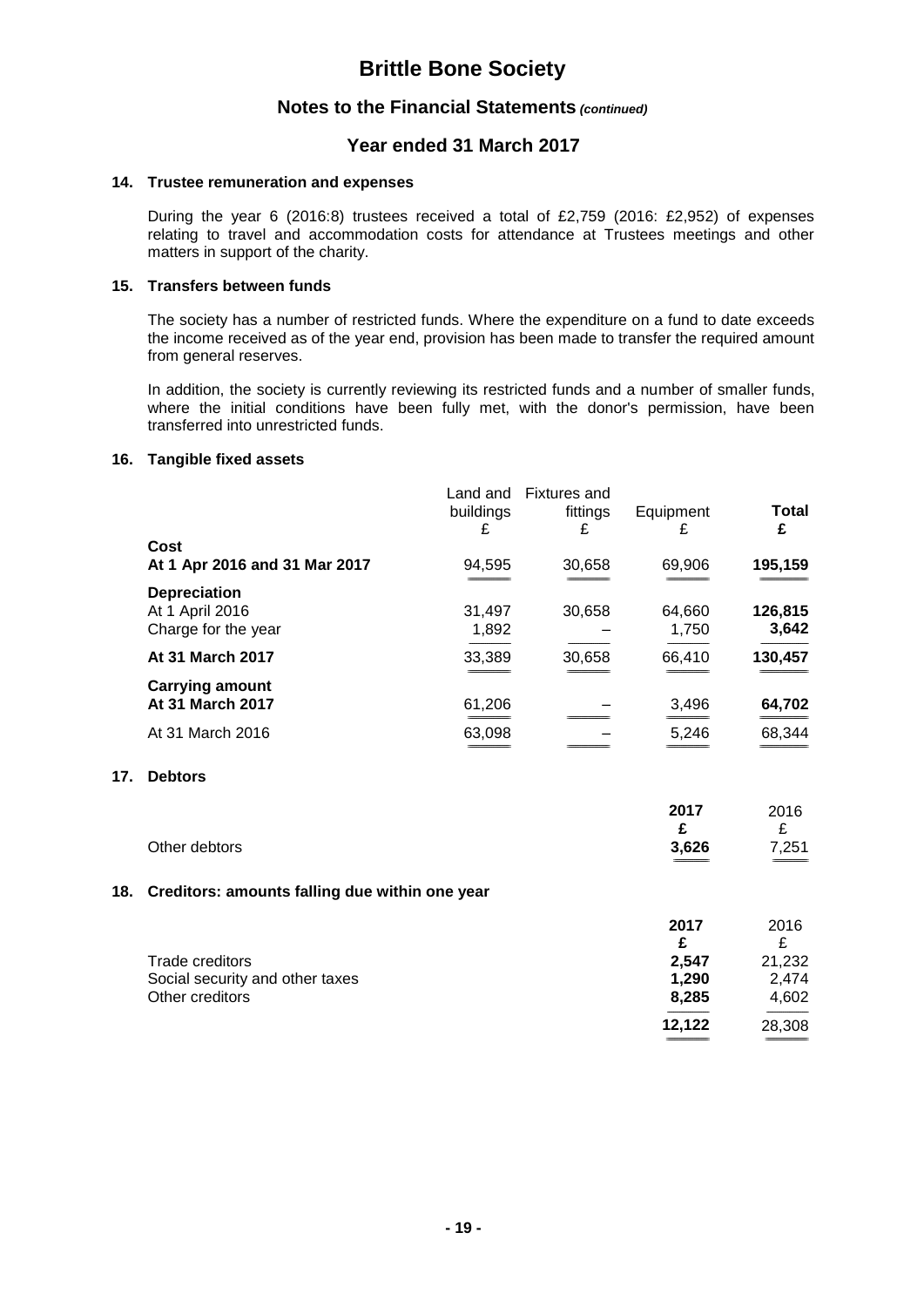## **Notes to the Financial Statements** *(continued)*

## **Year ended 31 March 2017**

#### **19. Analysis of charitable funds**

### **Unrestricted funds**

|                           | At           |         |             |                  | At 31             |
|---------------------------|--------------|---------|-------------|------------------|-------------------|
|                           | 1 April 2016 | Income  | Expenditure | <b>Transfers</b> | <b>March 2017</b> |
|                           |              |         |             |                  |                   |
| General funds             | 241,046      | 143,873 | (168, 174)  | (8,096)          | 208,649           |
| <b>Heritable Property</b> | 63,098       |         | (1,892)     |                  | 61,206            |
| Wheelchair fund           | 30,000       |         |             |                  | 30,000            |
| Research Fund             | 30,000       |         |             |                  | 30,000            |
|                           | 364,144      | 143,873 | (170,066)   | (8,096)          | 329,855           |

(a) Heritable Property is the cost of the building. These funds are unavailable to spend.

(b) The Wheelchair Fund is a designated fund, established in 2016 after a large legacy was received. The Trustees have decided to make these funds available to help with the purchase of wheelchairs.

(c) The Research Fund is a designated fund, established in 2016 after a large legacy was received. The Trustees have decided to make these funds available to help become more acutely involved in and part of relevant research.

(d) The General Funds are available to be spent for any of the purposes of the charity.

#### **Restricted funds**

| At           |        |             |           | At 31             |
|--------------|--------|-------------|-----------|-------------------|
| 1 April 2016 | Income | Expenditure | Transfers | <b>March 2017</b> |
|              |        |             |           |                   |
| 44,990       | 36,915 | (57, 335)   | 5,609     | 30,179            |
| 26,459       | 22,920 | (23, 734)   | 8,059     | 33,704            |
| 5,500        | 36,467 | (34, 689)   | (5, 572)  | 1,706             |
| 76,949       | 96,302 | (115, 758)  | 8,096     | 65,589            |
|              | £      | £           |           | £                 |

(a) Restricted Funds are made up of several Funds that have been set aside for a specific purpose, for example, for wheelchair purchases or welfare purposes. There are also Funds that have been restricted to be spent in specific areas.

(b) Restricted Funds – Individuals are made up of many Funds that are only available to be spent on a specific individuals.

(c) Restricted Funds – Conference is only available to be spent on the Annual Conference the charity holds.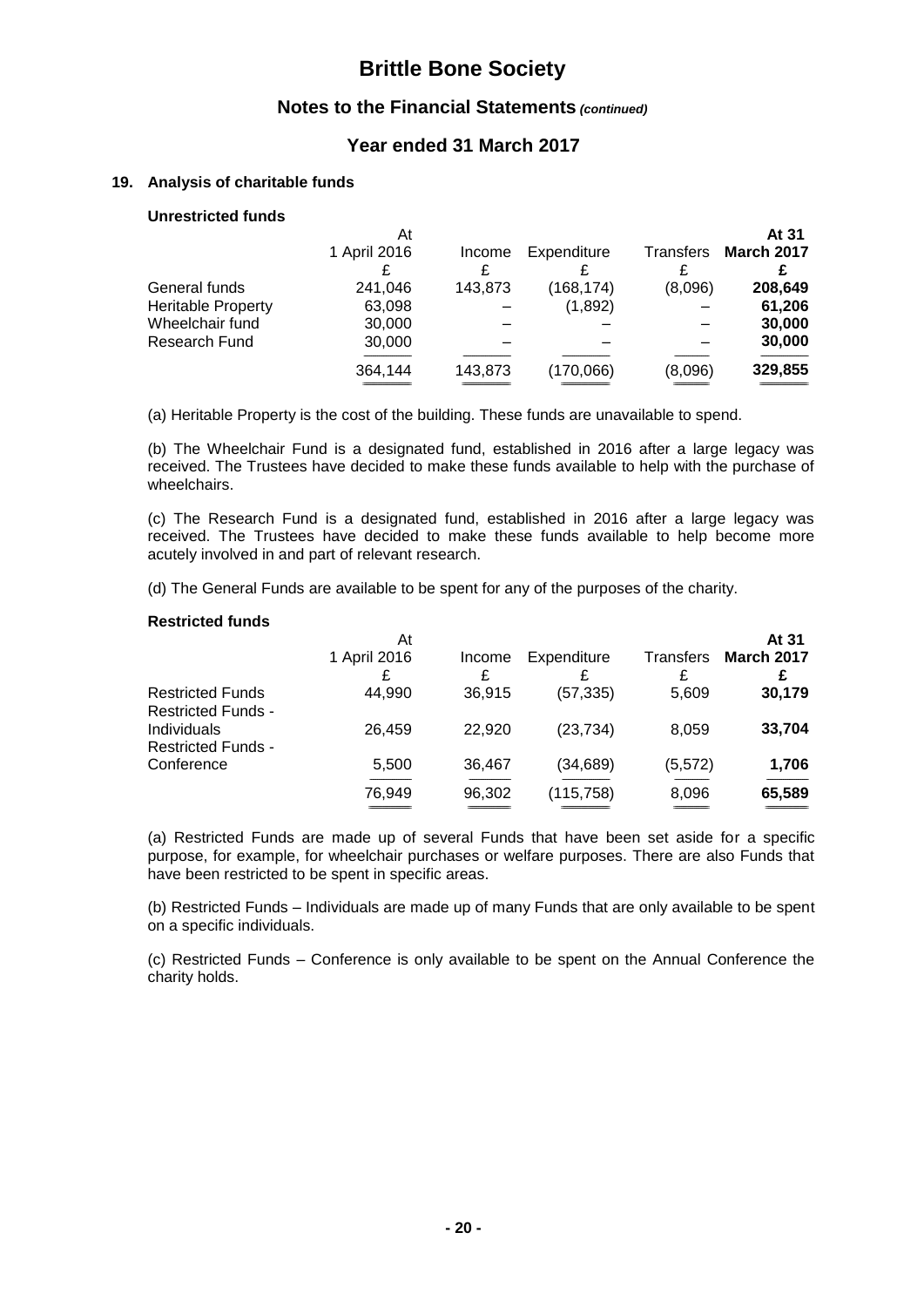## **Notes to the Financial Statements** *(continued)*

## **Year ended 31 March 2017**

#### **20. Analysis of net assets between funds**

|                       | Unrestricted |        | <b>Restricted Total Funds</b> |
|-----------------------|--------------|--------|-------------------------------|
|                       | Funds        | Funds  | 2017                          |
|                       | £            | £      |                               |
| Tangible fixed assets | 3.496        |        | 3.496                         |
| Heritage assets       | 61,206       |        | 61,206                        |
| <b>Current assets</b> | 265,153      | 65,589 | 330,742                       |
| <b>Net assets</b>     | 329,855      | 65,589 | 395,444                       |
|                       |              |        |                               |

#### **21. Related parties**

Whilst the trustees claim out of pocket expenses for travel costs relating to Brittle Bone Society meetings, no trustee is paid any remuneration.

In the current year £1,560 was paid to Jones Day solicitors for costs relating to the Scientific Symposium that they hosted. Trustee, Mr J Phillips is a partner of Jones Day and all goods were recharged at the cost incurred to Jones Day.

There were no other related party transactions during the year that are required to be disclosed.

#### **22. Transition to FRS 102**

These are the first financial statements that comply with FRS 102. The charity transitioned to FRS 102 on 1 April 2015.

No transitional adjustments were required in the retained funds or income or expenditure for the year.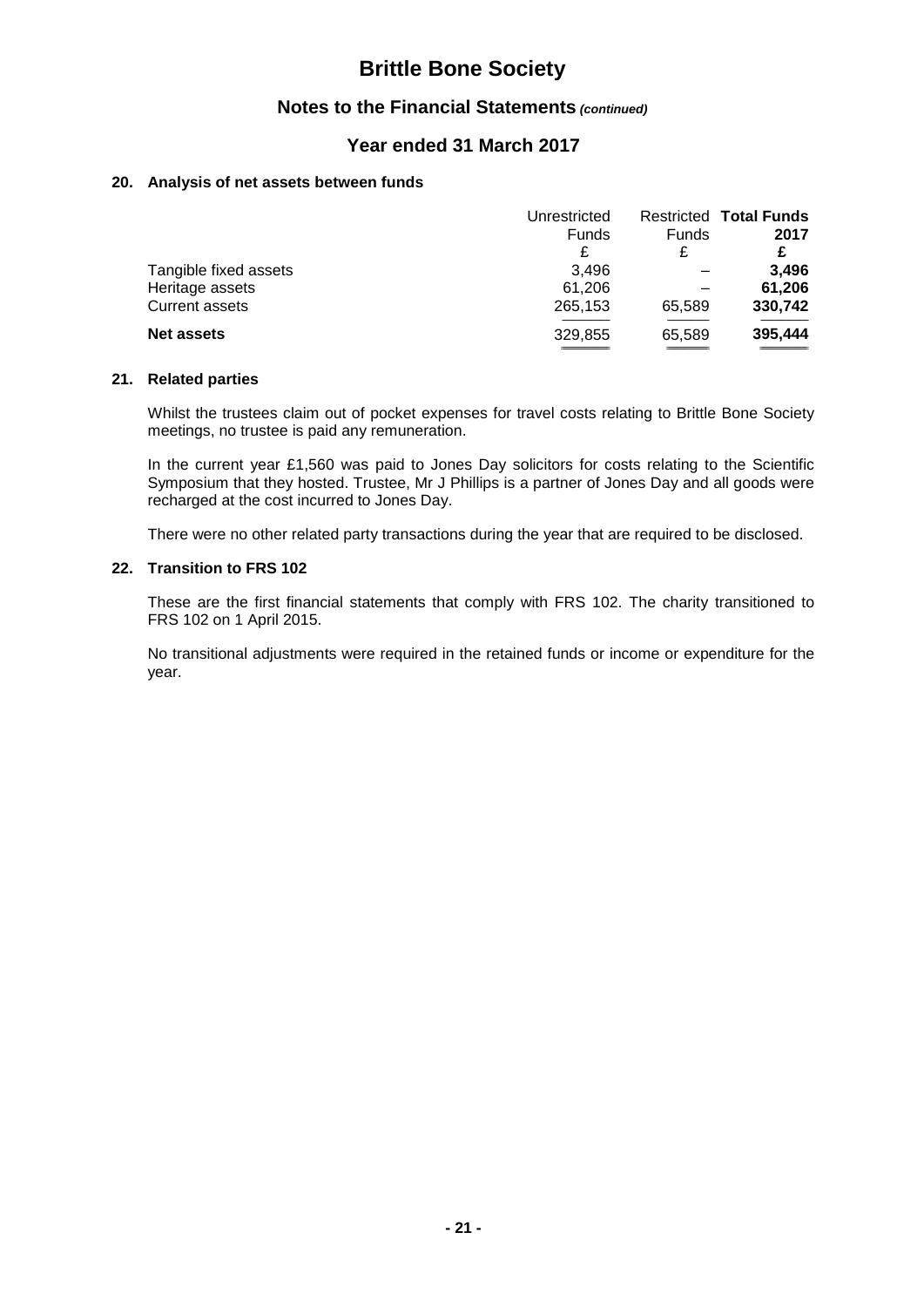**Management Information**

**Year ended 31 March 2017**

**The following pages do not form part of the financial statements.**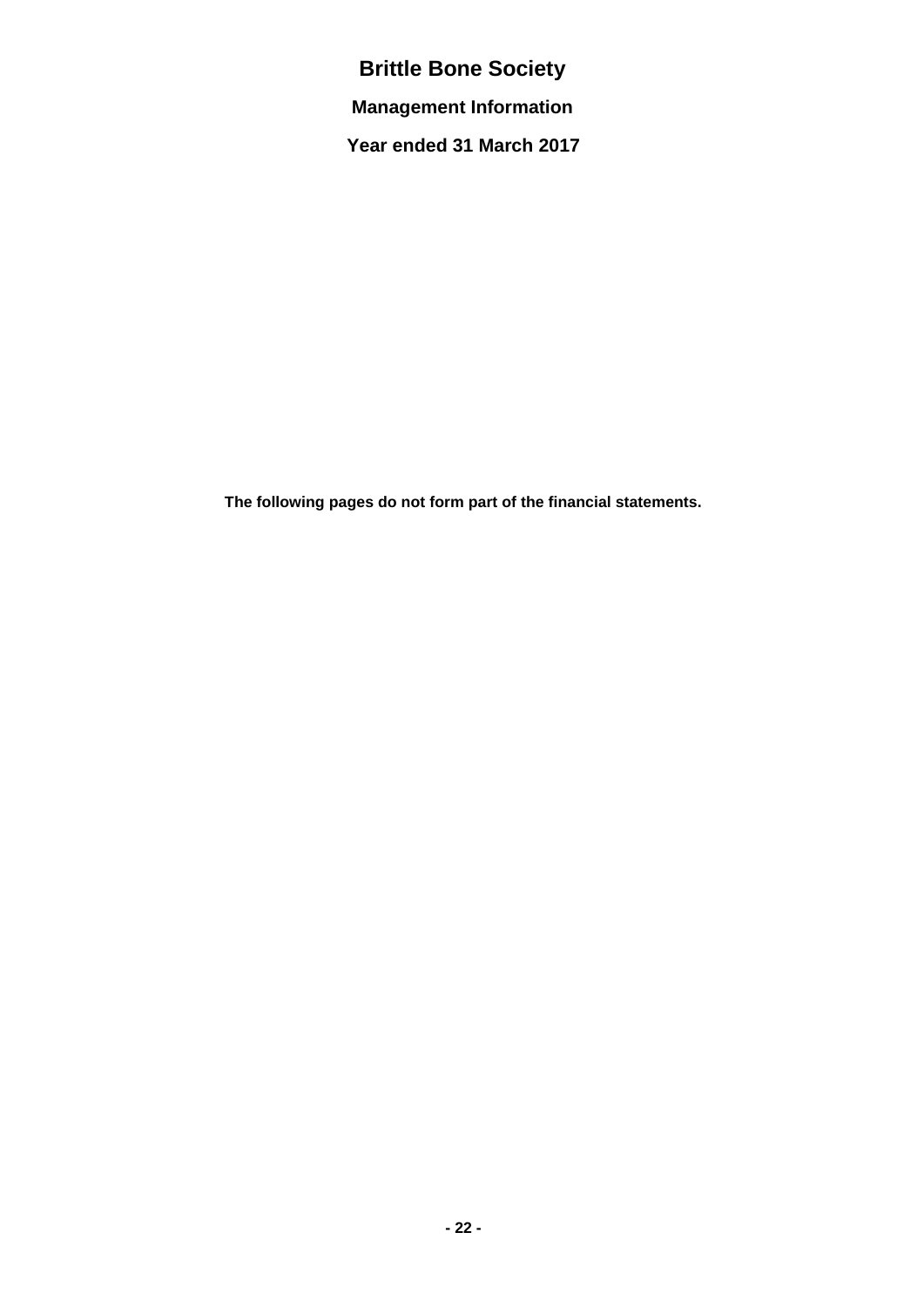# **Detailed Statement of Financial Activities**

# **31 March 2017**

|         | 2016                      |
|---------|---------------------------|
| £       | £                         |
|         |                           |
|         |                           |
| 161,456 | 178,951                   |
|         | 216,810                   |
| 15,000  | 15,000                    |
| 7,774   | 7,835                     |
| 184,230 | 418,596                   |
|         |                           |
|         | 72,628                    |
|         |                           |
| 466     | 719                       |
|         |                           |
| 344     | 399                       |
|         | 492,342                   |
|         | 2017<br>55,135<br>240,175 |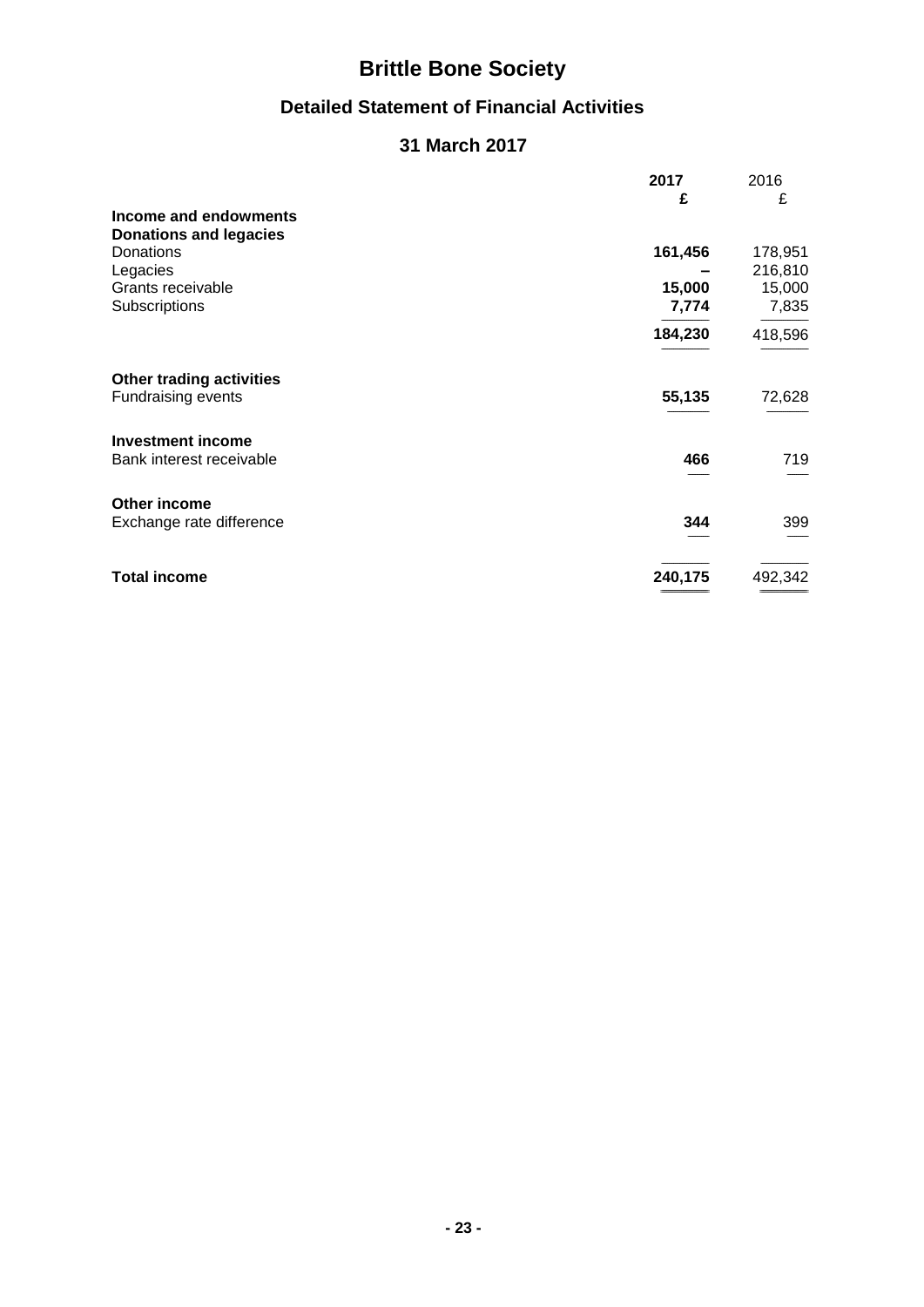# **Detailed Statement of Financial Activities** *(continued)*

# **31 March 2017**

|                                             | 2017      | 2016    |
|---------------------------------------------|-----------|---------|
|                                             | £         | £       |
| <b>Expenditure</b>                          |           |         |
| <b>Costs of other trading activities</b>    |           |         |
| Direct fundraising costs                    | 9,194     | 3,862   |
| Wages and salaries                          | 51,799    | 56,720  |
| Employer's NIC                              | 3,756     | 4,480   |
| Rates and water                             | 860       | 738     |
| Light and heat                              | 2,290     | 2,467   |
| Repairs and maintenance                     | 1,282     | 9,878   |
| Insurance                                   | 802       | 1,417   |
| Legal and professional fees                 | 2,245     | 471     |
| Telephone                                   | 1,368     | 1,512   |
|                                             | 2,004     |         |
| Depreciation                                |           | 3,758   |
| Postage and stationery                      | 2,350     | 3,751   |
| Computer expenses                           | 2,994     | 1,919   |
| Website expenses                            | 1,584     |         |
|                                             | 82,528    | 90,973  |
|                                             |           |         |
|                                             |           |         |
| <b>Expenditure on charitable activities</b> |           |         |
| Wages and salaries                          | 60,266    | 56,902  |
| Employer's NIC                              | 3,709     | 3,542   |
| Rates and water                             | 704       | 604     |
| Light and heat                              | 1,874     | 2,019   |
| Repairs and maintenance                     | 1,049     | 8,082   |
| Insurance                                   | 657       | 1,159   |
| <b>Auditors fees</b>                        | 4,608     | 4,602   |
| Legal and professional fees                 | 1,836     | 385     |
| Telephone                                   | 1,119     | 1,237   |
| Promotion                                   | 2,619     |         |
| Other office costs                          |           |         |
|                                             | 5,739     | 4,723   |
| Depreciation                                | 1,638     | 3,075   |
| Postage and stationery                      | 2,178     | 3,069   |
| Conference expenses                         | 34,689    | 38,111  |
| Staff travel                                | 11,486    | 9,183   |
| Computer expenses                           | 2,450     | 1,570   |
| Sponsorship                                 |           | 10,000  |
| Wheelchair purchases and repairs            | 22,804    | 85,042  |
| Welfare & Equipment                         | 25,987    | 35,523  |
| <b>Newsletters</b>                          | 4,023     | 3,172   |
| Subscriptions                               | 1,120     | 2,472   |
| <b>Support Group costs</b>                  | 8,334     | 6,877   |
| Website expenses                            | 1,296     |         |
| Costs of trustees' meetings                 | 3,111     | 3,271   |
|                                             |           |         |
|                                             | 203,296   | 284,620 |
| <b>Total expenditure</b>                    | 285,824   | 375,593 |
|                                             |           |         |
| Net (expenditure)/income                    | (45, 649) | 116,749 |
|                                             |           |         |

# Carried forward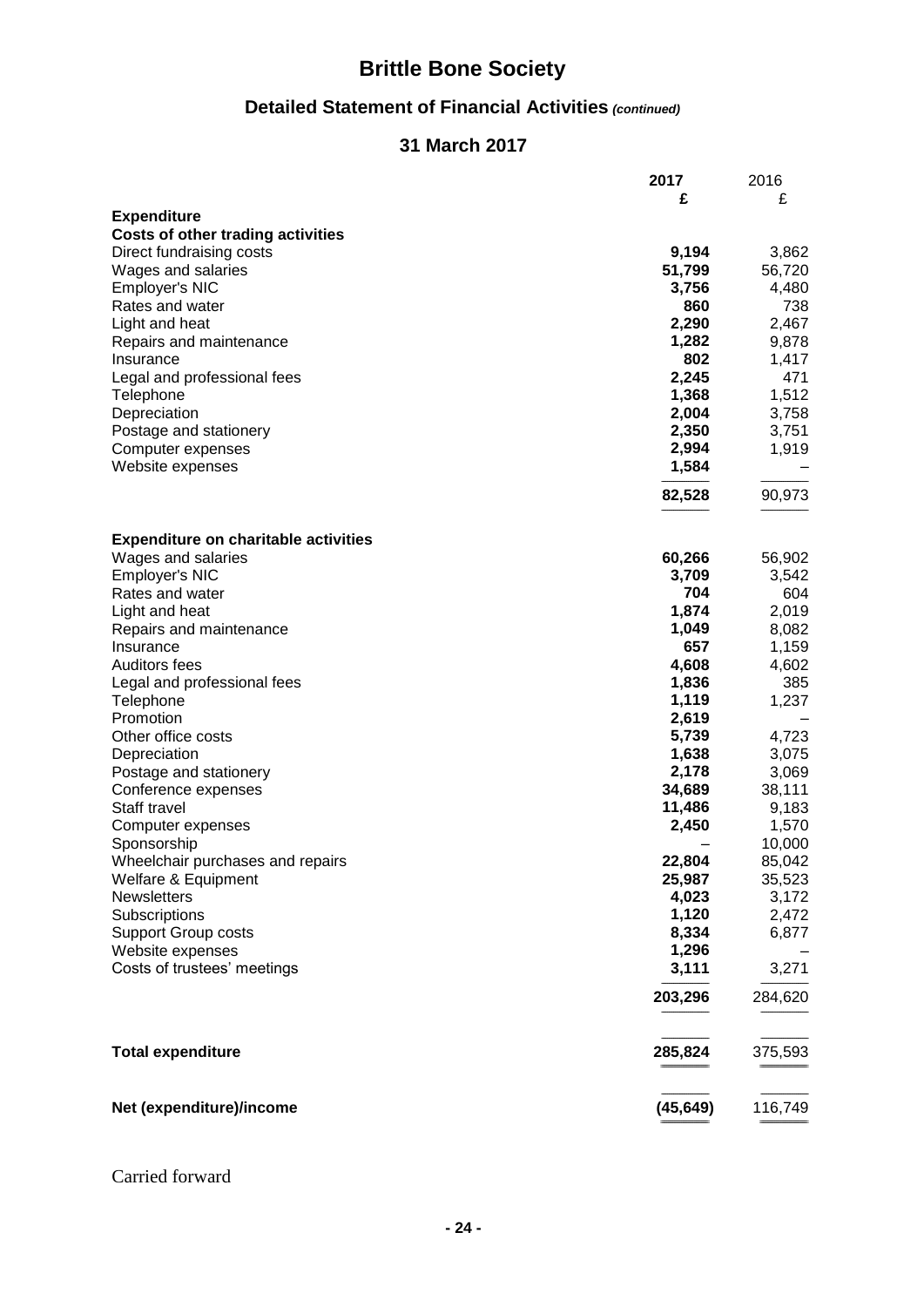# **Notes to the Detailed Statement of Financial Activities**

# **31 March 2017**

|                                          | 2017   | 2016   |
|------------------------------------------|--------|--------|
|                                          | £      | £      |
| <b>Costs of other trading activities</b> |        |        |
| <b>Costs of Voluntary Income</b>         |        |        |
| Wages and salaries                       | 35,610 | 39,463 |
| Employer's NIC                           | 2,555  | 3,079  |
| Rates and water                          | 704    | 604    |
| Light & heat                             | 1,874  | 2,019  |
| Repairs & maintenance                    | 1,049  | 8,082  |
| Insurance                                | 657    | 1,159  |
| Legal and professional fees              | 1,837  | 385    |
| Telephone                                | 1,119  | 1,237  |
| Depreciation                             | 1,638  | 3,075  |
| Postage and stationery                   | 2,350  | 3,751  |
| Computer expenses                        | 2,994  | 1,919  |
| Website expenses                         | 1,296  |        |
|                                          | 53,683 | 64,773 |
| <b>Costs of Fundraising Income</b>       |        |        |
| Direct fundraising costs                 | 9,194  | 3,862  |
| <b>Wages and Salaries</b>                | 16,189 | 17,257 |
| Employer's NIC                           | 1,201  | 1,401  |
| Rates & water                            | 156    | 134    |
| Light & heat                             | 416    | 448    |
| Repairs & maintenance                    | 233    | 1,796  |
| Insurance                                | 145    | 258    |
| Legal and professional fees              | 408    | 86     |
| Telephone                                | 249    | 275    |
| Depreciation                             | 366    | 683    |
| Website expenses                         | 288    |        |
|                                          | 28,845 | 26,200 |
| <b>Costs of other trading activities</b> | 82,528 | 90,973 |
|                                          |        |        |